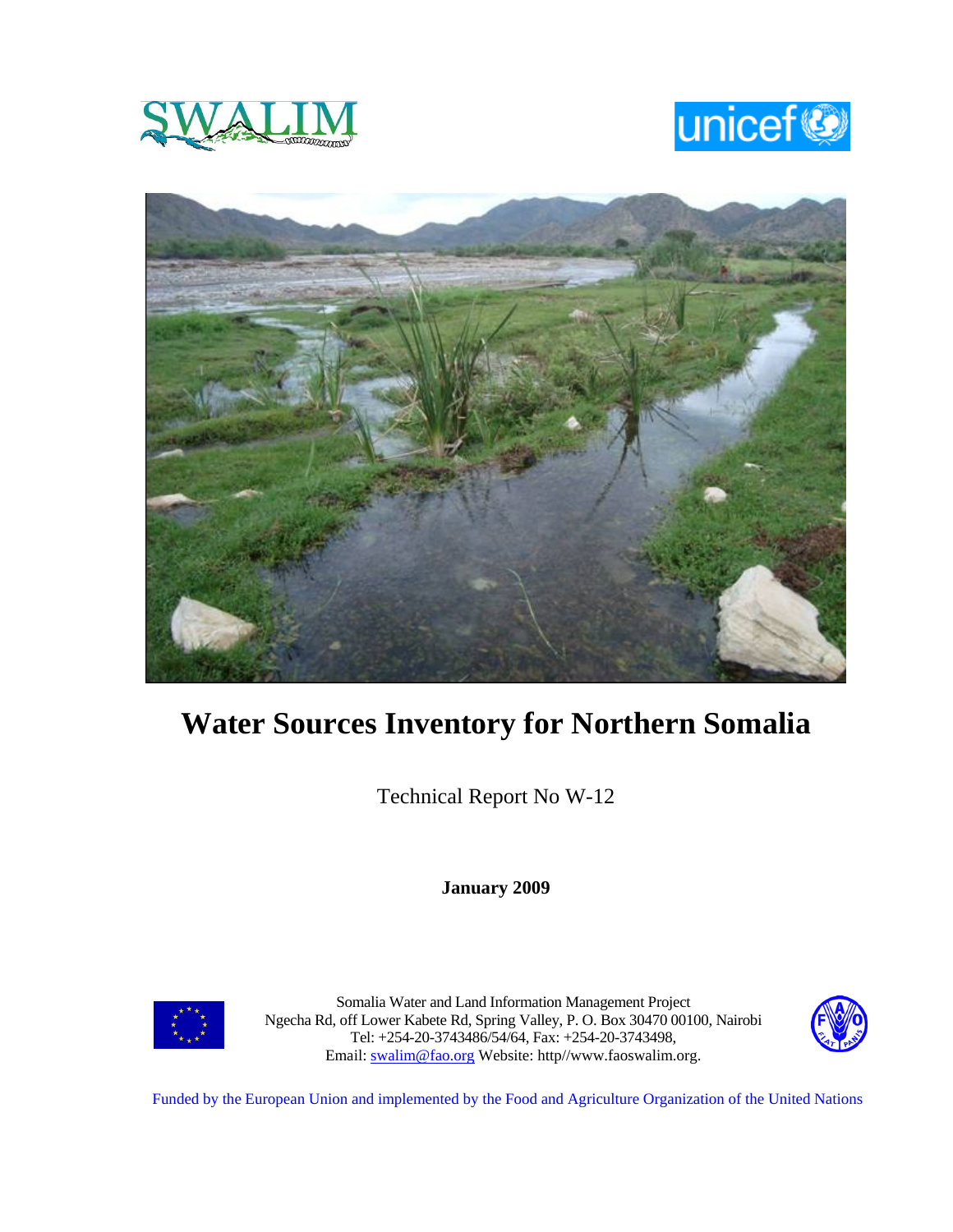#### **Disclaimer**

The designations employed and the presentation of material in this information product do not imply the expression of any opinion whatsoever on the part of the Food and Agriculture Organization of the United Nations and the SWALIM project concerning the legal status of any country, territory, city or area of its authorities, or concerning the delimitation of its frontiers or boundaries.

This document should be cited as follows:

**Muthusi F.M., Mugo M.W., Gadain H.M.,** and **Egeh M.H. (2009)**. Water Sources Inventory for Northern Somalia. Technical Report No W-12, FAO-SWALIM, Nairobi, Kenya.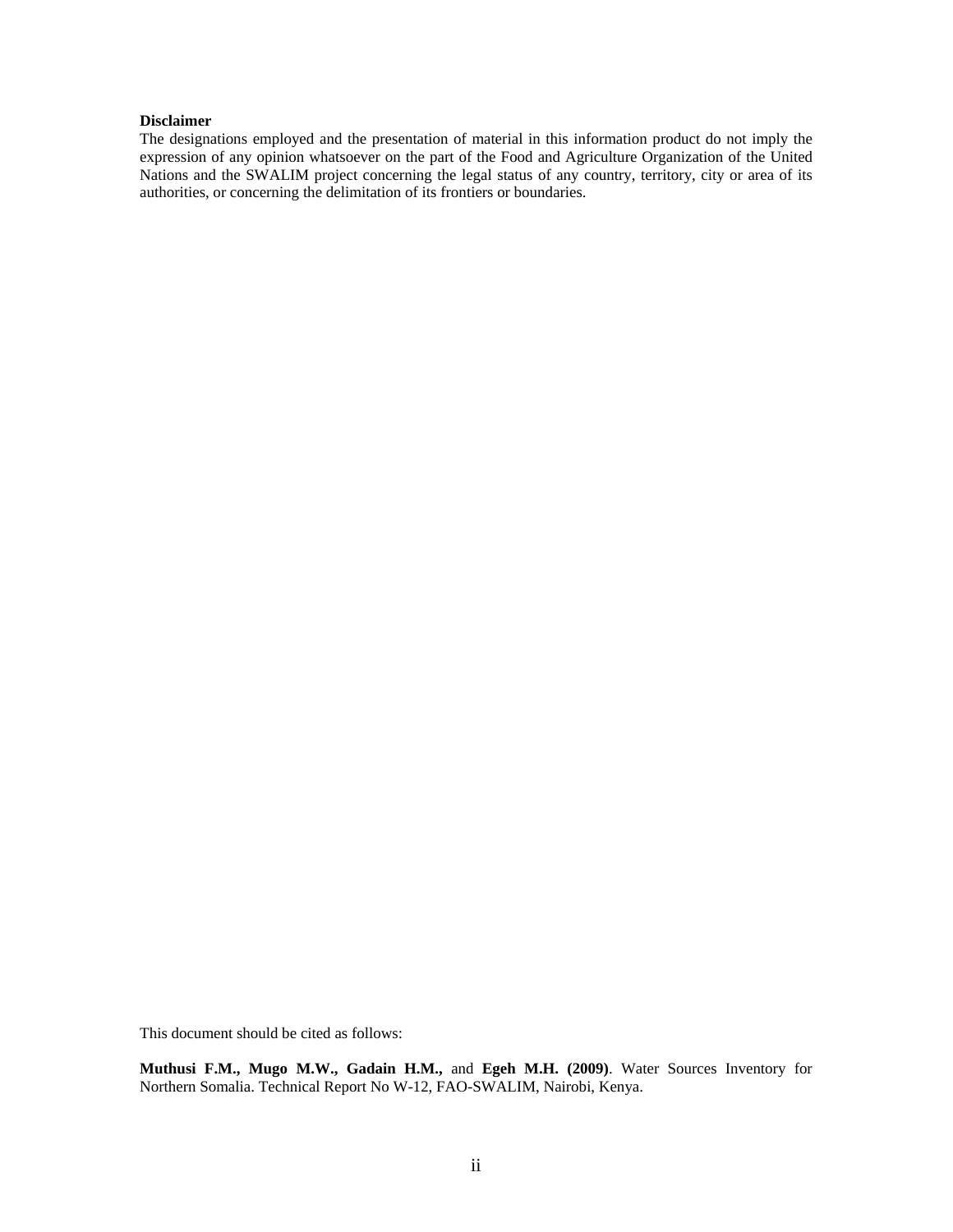# **TABLE OF CONTENTS**

| 1.0                                                                    |  |
|------------------------------------------------------------------------|--|
| 1.1                                                                    |  |
| 1.2                                                                    |  |
| 1.3                                                                    |  |
| 1.4                                                                    |  |
| 2.0                                                                    |  |
|                                                                        |  |
|                                                                        |  |
|                                                                        |  |
|                                                                        |  |
|                                                                        |  |
|                                                                        |  |
|                                                                        |  |
|                                                                        |  |
|                                                                        |  |
|                                                                        |  |
|                                                                        |  |
| 2.3.2                                                                  |  |
|                                                                        |  |
|                                                                        |  |
| 3.0                                                                    |  |
| 3.1                                                                    |  |
|                                                                        |  |
| 3.3                                                                    |  |
| 3.4                                                                    |  |
| 4.0                                                                    |  |
|                                                                        |  |
|                                                                        |  |
|                                                                        |  |
| 4.3.1                                                                  |  |
| 4.3.2                                                                  |  |
| 4.3.3                                                                  |  |
| 4.3.4                                                                  |  |
| 4.3.5<br>Variation in water characteristics and physical parameters 16 |  |
| 4.3.6                                                                  |  |
| 4.3.7                                                                  |  |
| 5.0                                                                    |  |
| 5.1                                                                    |  |
| 5.2                                                                    |  |
| 5.3                                                                    |  |
| 6.0                                                                    |  |
|                                                                        |  |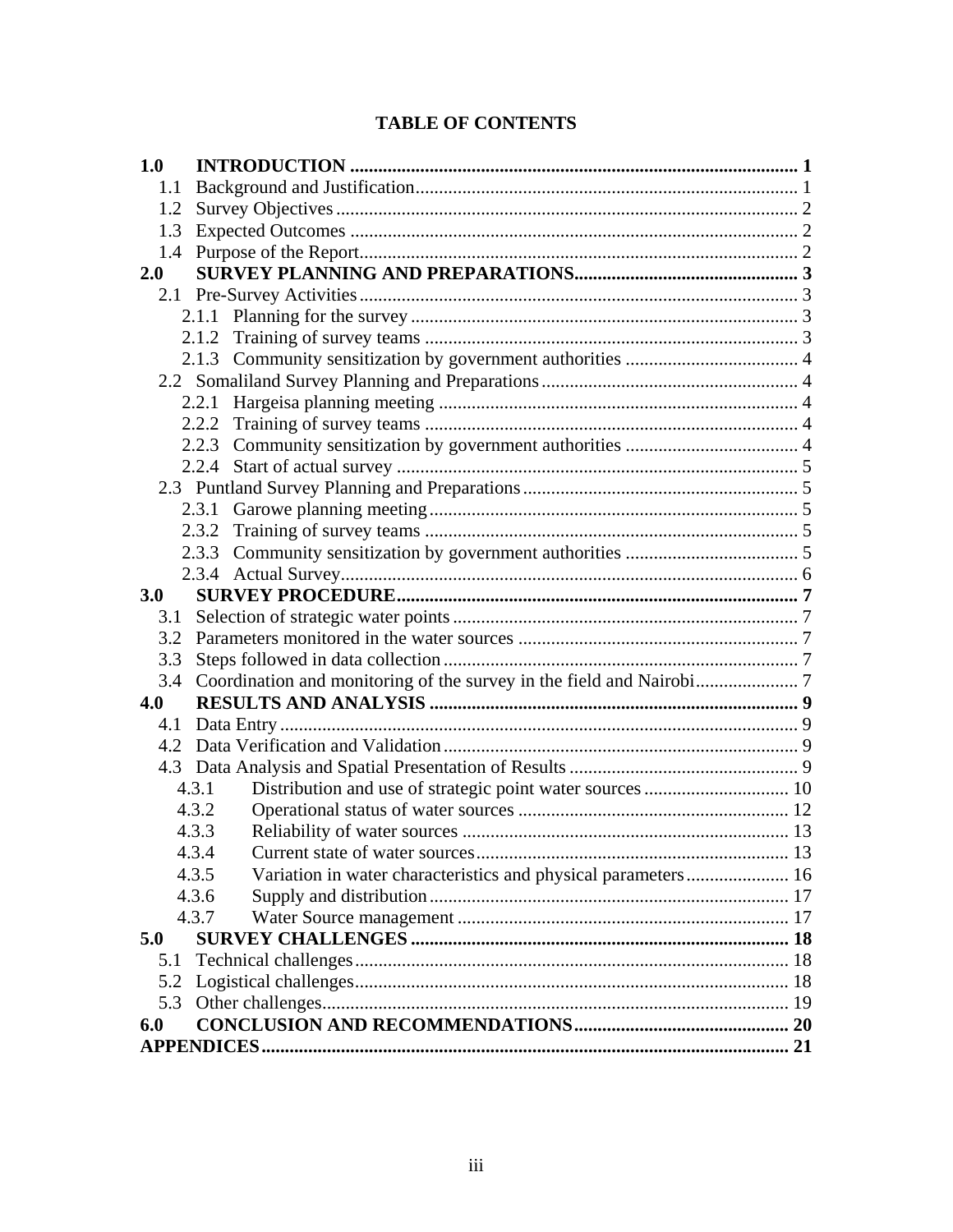## **LIST OF FIGURES**

## **LIST OF TABLES**

| Table IV: Reliability of water sources according to the number of source types 13 |  |
|-----------------------------------------------------------------------------------|--|
|                                                                                   |  |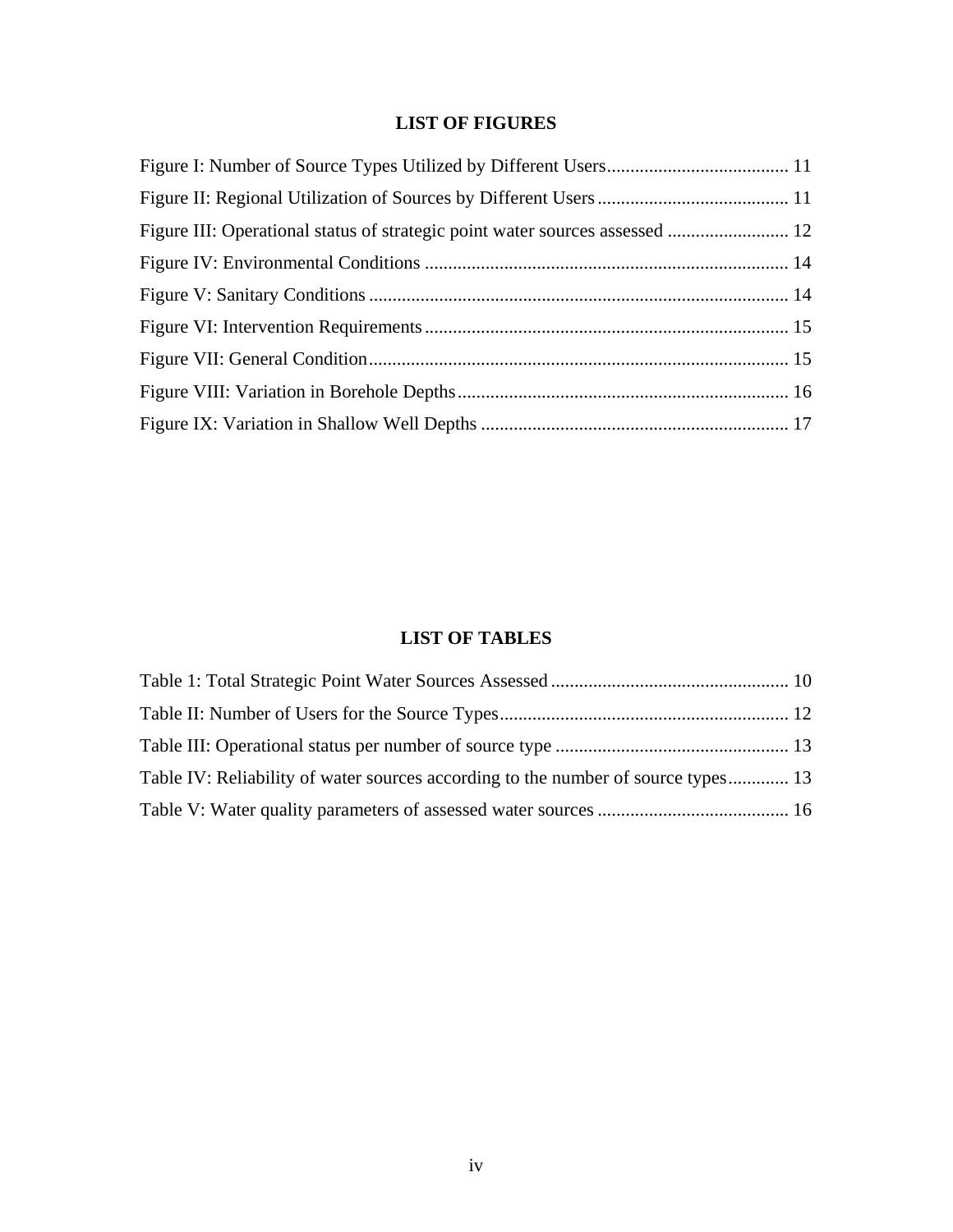## **1.0 INTRODUCTION**

#### **1.1 Background and Justification**

Because of the civil strife in Somalia for the past 18 years, the Somali institutions that held important water and land related information have been destroyed. As a result most of the information on water and land resources were damaged or completely lost. The Somalia Water and Land Information Management (SWALIM) project was established with a primary objective of filling the gaps in the information necessary for water and land resources planning and management. The project has a long term goal of building Somali institutions' capacity by providing crucial information on water and land resources for use in national planning and decision making.

*\_\_\_\_\_\_\_\_\_\_\_\_\_\_\_\_\_\_\_\_\_\_\_\_\_\_\_\_\_\_\_\_\_\_\_\_\_\_\_\_\_\_\_\_\_\_\_\_\_\_\_\_\_\_\_\_\_\_\_\_\_\_\_\_\_\_\_\_\_\_\_\_\_\_\_\_\_\_\_\_\_\_\_\_\_\_* 

As part of the SWALIM's activities in information management, the Somalia Water Sources Information Management System (SWIMS) was developed. The SWIMS software, developed in phase II of SWALIM, was meant for partners working in the water sector in Somalia to collect and manage water sources information and contribute to a national database of the water sources. The software is designed to store and manage a wide range of data for different types of water sources used in Somalia: boreholes, shallow wells, springs, dams, and berkads.

The number of water sources information collected in SWIMS through partners implementing water projects in the field during SWALIM II was limited. Only 750 water sources data was received for a period of more than a year, and in many cases the data covered only a small section of the essential information. As a result it become necessary for SWALIM to move to the field and do an inventory of all water sources points in Somalia. A country wide survey was launched, in collaboration with UNICEF, for the strategic water points: boreholes, springs, dams and shallow wells which last long into the dry season. There are many point water sources in Somalia, which would take many months to survey. Majority of these sources are however seasonal, lasting only a few weeks after the rains. They include berkads and some shallow wells, and are used only during the rainy season. When they dry out the local communities look for alternative sources of water. The limited resources available for the survey could not cover all the water sources in the country. Only the strategic water points were surveyed, as they are the source of water for the local communities when the seasonal sources dry out.

The survey started in the Northern part of the country: Somaliland and Puntland, with plans of extending to the South/Central Somalia when security situation allows. As a way of capacity building in the Somali institutions, the survey teams were composed of the ministry staff. In Somaliland, the teams were from the Ministry of Water and Mineral Resources (MWMR) and in Puntland from Puntland State Agency for Water, Energy and Natural Resources (PSAWEN).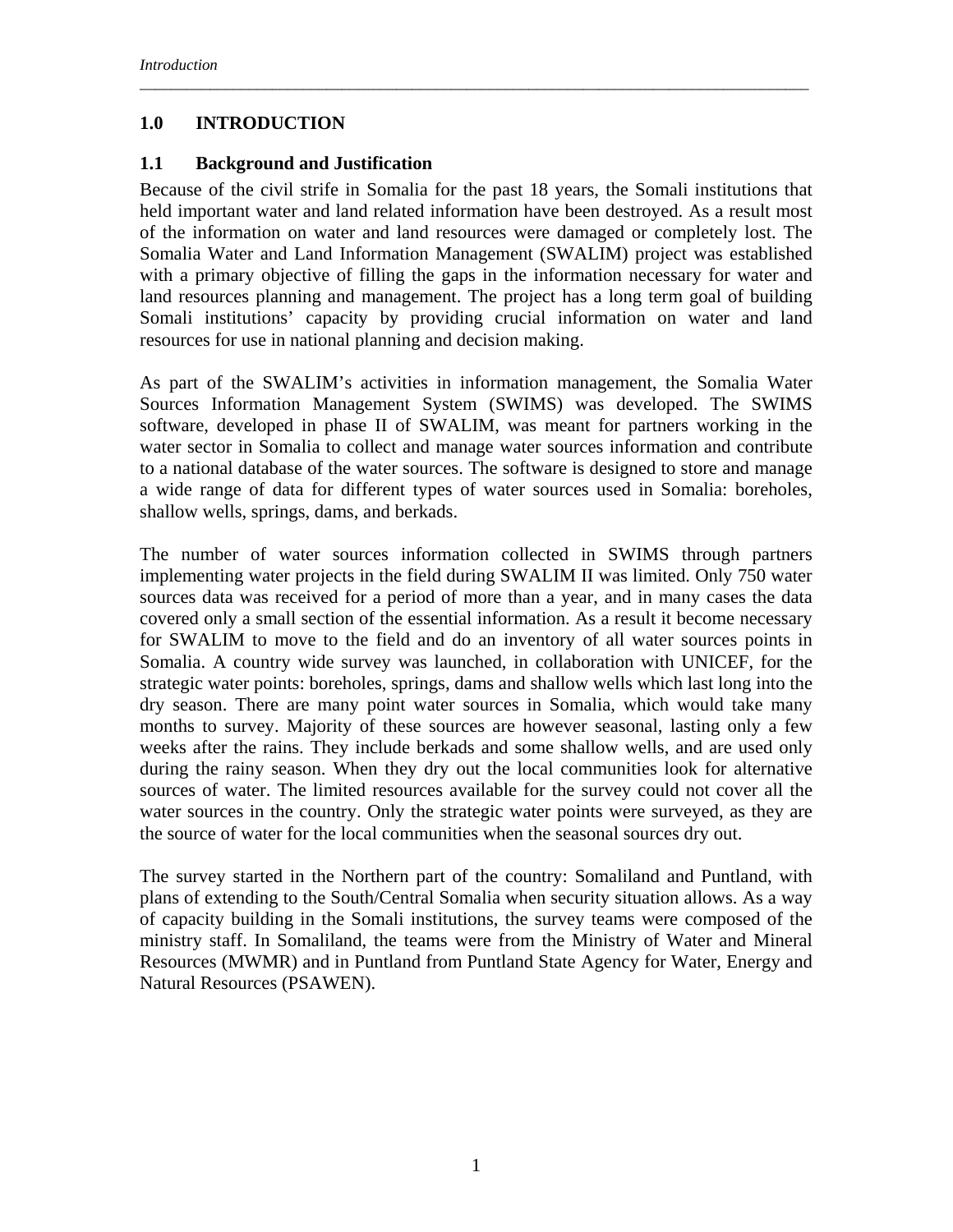## **1.2 Survey Objectives**

The overall objectives of the point water sources survey were to:

• Determine the spatial distribution of the point water sources across the country.

*\_\_\_\_\_\_\_\_\_\_\_\_\_\_\_\_\_\_\_\_\_\_\_\_\_\_\_\_\_\_\_\_\_\_\_\_\_\_\_\_\_\_\_\_\_\_\_\_\_\_\_\_\_\_\_\_\_\_\_\_\_\_\_\_\_\_\_\_\_\_\_\_\_\_\_\_\_\_\_\_\_\_\_\_\_\_* 

- Document the status of the point water sources concerning their function and use, physical parameters, water quality, demand and supply.
- Improve the national database of the water sources for Somalia
- Build national capacity for future inventory surveys of strategic point water sources

The specific objective of the survey was to establish and document the status of strategic point water sources throughout Somalia in regard to their location, function and use, physical parameters, water quality, demand and supply.

## **1.3 Expected Outcomes**

Prior to the inventory survey, the water sources database for Somalia had many gaps in terms of missing sources or incomplete essential information for the existing sources. The water sources inventory survey aimed at collecting more information on the essential parameters, hence improving the existing database.

The findings of the inventory survey are expected to form a base for the long term monitoring of the water sources and intervention activities. From the survey, the location and current status of the strategic water sources was determined, opening a window for future surveys and monitoring.

Different types of maps are expected to be generated from the survey. The maps, done at region and district level, are expected to be useful in determining the spatial distribution and functionality of the water sources.

The results of the survey are expected to be used in the subsequent SWALIM phases to develop complete hydro-geological maps for national water use planning and management. SWALIM's partners in the water sector in Somalia are also expected to benefit from the survey results in making informed decisions about intervention requirements for the water sources.

Data forms filled in the survey will be archived at SWALIM's Nairobi office and liaison offices. An archive of the same will be created at the data centres hosted at PSAWEN in Garowe and MWMR in Hargeisa for future reference.

## **1.4 Purpose of the Report**

This report describes the procedure, challenges and achievements of the water sources inventory survey carried out in Northern Somalia. A detailed analysis of the results obtained is presented as a chapter in the report. District maps generated from the data are attached at end of the report as annexes.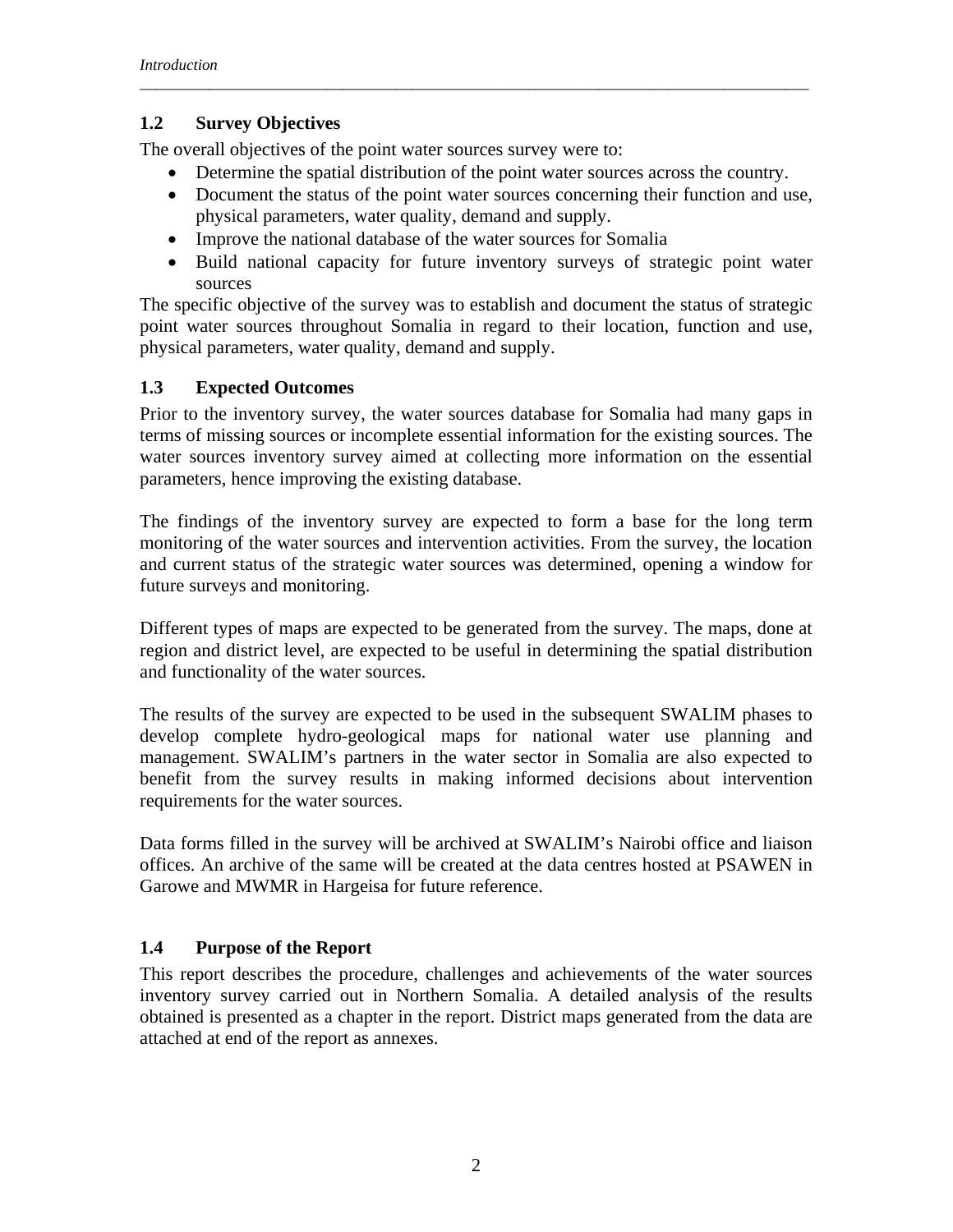## **2.0 SURVEY PLANNING AND PREPARATIONS**

#### **2.1 Pre-Survey Activities**

There were several activities which were necessary to carry out before the start of the survey. These Include:

*\_\_\_\_\_\_\_\_\_\_\_\_\_\_\_\_\_\_\_\_\_\_\_\_\_\_\_\_\_\_\_\_\_\_\_\_\_\_\_\_\_\_\_\_\_\_\_\_\_\_\_\_\_\_\_\_\_\_\_\_\_\_\_\_\_\_\_\_\_\_\_\_\_\_\_\_\_\_\_\_\_\_\_\_\_\_* 

- Planning for the survey
- Training of survey teams
- Community sensitization

#### **2.1.1 Planning for the survey**

The enormous work involved in the inventory survey required good planning and preparations to ensure smooth running of the activity. Two levels of planning meetings took place, in Nairobi and in the field, Hargeisa and Garowe. The Nairobi planning took place in the second week of April 2008 with participants from SWALIM Nairobi and regional liaison officers, hired consultants and representatives from some partner agencies. In this meeting, Somalia was divided into three regions: Puntland, Somaliland and South/Central Somalia. In each of these regions, survey was to be carried out by several enumerators headed by a regional coordinator. The South/Central Somalia was to be further sub-divided into three sub-regions due to the large area coverage. The Puntland and Somaliland surveys were planned to start beginning of May, while in the South/Central regions the survey would start at a later date depending on the security situation on the ground.

## **2.1.2 Training of survey teams**

A week long training was conducted to familiarize the surveyors with the survey equipment and survey procedures. The training, conducted by SWALIM staff, was done in two stages: theory and practice. In the theory sessions, the data forms and principles behind the equipment and parameters were explained. In the practical sessions, the surveyors were taken to the field to do the actual measurements and recording in the field data forms. The hands-on training was done on the use of the equipment by visiting some of the water points, and involved among others:

- (i) Use of Global Positioning System (GPS) to identify the X-Y coordinates of a water source as well as tracking paths followed.
- (ii) Use of a multimeter to measure the basic water quality parameters namely pH, Electrical Conductivity (EC), temperature and Total Dissolved Solids (TDS).
- (iii) Use of digital camera to take photos of the water points.
- (iv) Use of dip meters to measure the depth of water in shallow wells and boreholes.
- (v) Filling of the standard SWIMS field data collection forms.

At the end of the training the surveyors were able to go to the field and carry out the survey with minimum supervision.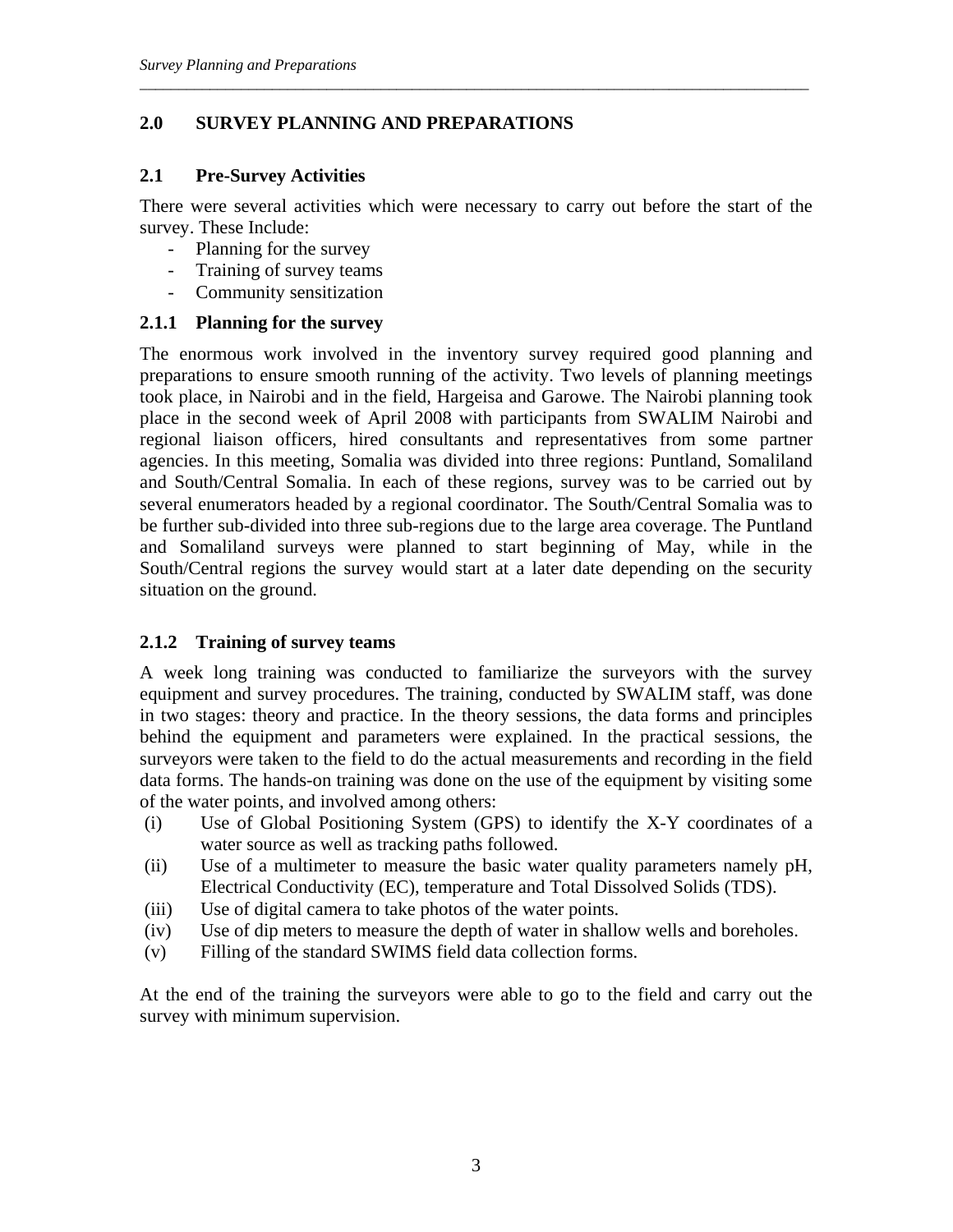## **2.1.3 Community sensitization by government authorities**

The communities where the survey was to be conducted needed to be sensitized so that they cooperate with the survey teams once the activity begins. A senior ministry staff from Somaliland and Puntland moved across the regions informing the local authorities of the survey and purpose why it was being carried out. The sensitization exercise cleared the way for the survey teams to start the exercise.

*\_\_\_\_\_\_\_\_\_\_\_\_\_\_\_\_\_\_\_\_\_\_\_\_\_\_\_\_\_\_\_\_\_\_\_\_\_\_\_\_\_\_\_\_\_\_\_\_\_\_\_\_\_\_\_\_\_\_\_\_\_\_\_\_\_\_\_\_\_\_\_\_\_\_\_\_\_\_\_\_\_\_\_\_\_\_* 

## **2.2 Somaliland Survey Planning and Preparations**

## **2.2.1 Hargeisa planning meeting**

A planning workshop was held in Hargeisa following the initial planning meeting in Nairobi. The Hargeisa meeting took place on April 22<sup>nd</sup> 2008, after the potential candidates for the Somaliland survey team were prescreened, and a regional coordinator hired. The workshop engaged survey team members, representatives from partner agencies, and officers from the ministry of water in formulating the survey methodology and approach. The participants provided input from their own perspective, knowledge and experience on how to approach and conduct the survey.

There was a security concern expressed by most of the participants in the workshop regarding the safety of surveyors in Sool and Eastern Sanaag regions as periodic clan tensions are known in these areas. The Somali Red Crescent Society (SRCS) was however reported to be active and well respected by communities in the border regions between Puntland and Somaliland. The workshop therefore resolved to engage SRCS to conduct the survey in Eastern Sanaag and Sool regions.

## **2.2.2 Training of survey teams**

A week long training was held in Hargeisa to equip the survey teams with knowledge on how to carry out the survey. The contents of the training were as outlined in section 2.2 above. The training took place at the FAO offices in Hargeisa in the first week of May, 2008. During this training, consultations amongst the team members agreed on the following divisions of the survey area:

Team 1: Awdal region and Gebiley district of Woqooyi Galbeed

Team 2: Woqooyi Galbeed region and Odweine district of Togdheer region

Team 3: Togdheer, Western Sanaag and Ainaba District of Sool region

Team 4 (SRCS): Sool and Eastern Sanaag regions

## **2.2.3 Community sensitization by government authorities**

During the planning meetings held in Nairobi and the field, it was agreed that there was need to sensitize the local communities of the survey before the teams visit the field. This was to make the movement of the survey teams smooth when they start the exercise.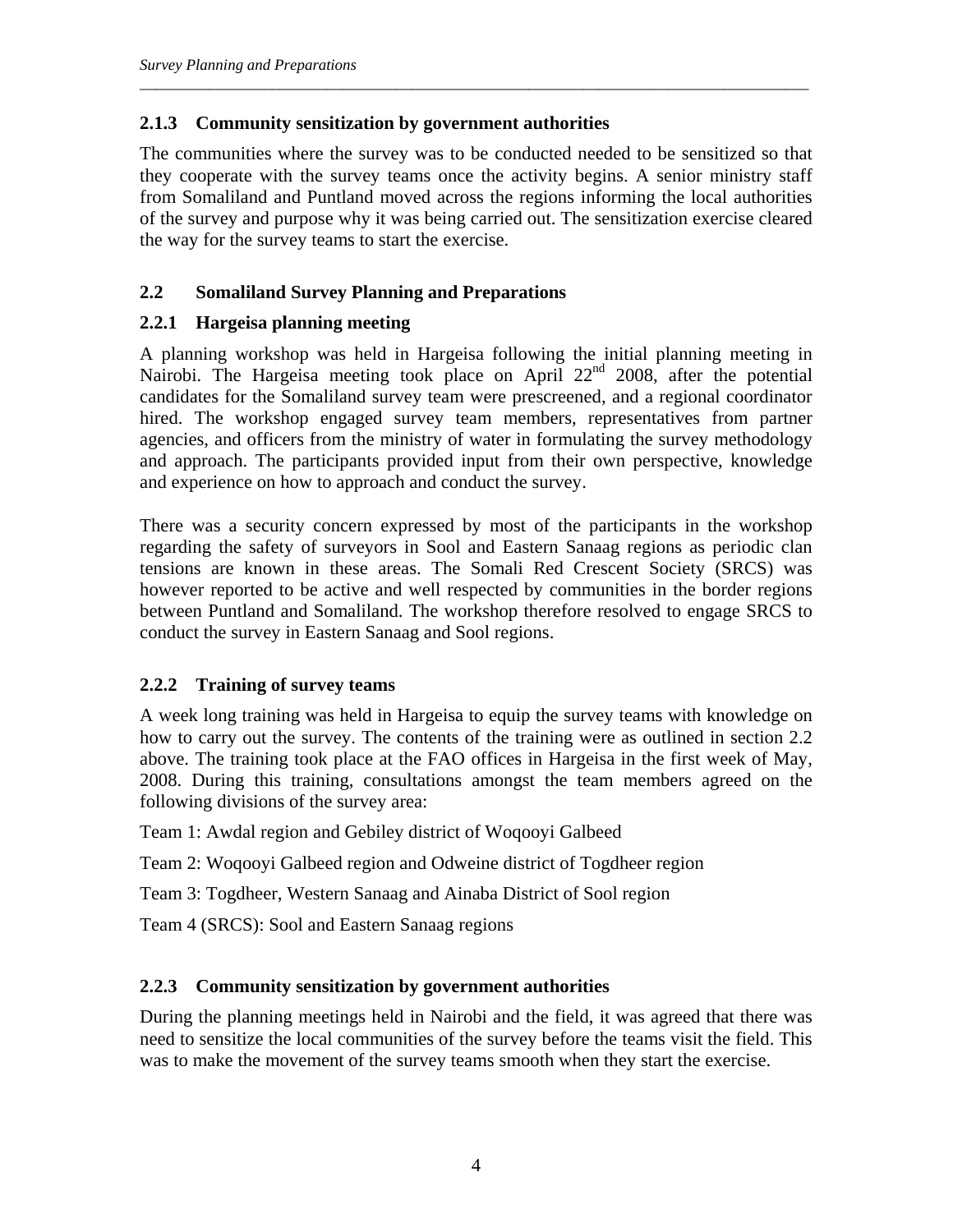The director, Ministry of Water and Mineral Resources, undertook the sensitization exercise. His role was to move to the field and meet the region and district authorities, who would in turn mobilize the local leaders and inform them about the survey.

*\_\_\_\_\_\_\_\_\_\_\_\_\_\_\_\_\_\_\_\_\_\_\_\_\_\_\_\_\_\_\_\_\_\_\_\_\_\_\_\_\_\_\_\_\_\_\_\_\_\_\_\_\_\_\_\_\_\_\_\_\_\_\_\_\_\_\_\_\_\_\_\_\_\_\_\_\_\_\_\_\_\_\_\_\_\_* 

## **2.2.4 Start of actual survey**

After the initial preparations and training, the Somaliland water sources inventory survey officially kicked off on  $10<sup>th</sup>$  May 2008. The survey started from the coast moving inland. Each of the teams was equipped with:

- Survey equipment: multimeter, dip meter, GPS handset, digital camera, field data forms etc
- Communication equipment: Thuraya phone (coordinator), sim cards and air time for two main mobile networks and HF radio in cars.
- Camping materials, generator, first aid kit, stationery etc.

To ensure a smooth start, Mohamud Egeh (Somaliland regional coordinator), Prof. Musse Shaie (SWALIM field coordinator), and Ali Ismail (SWALIM Liaison officer for Somaliland), were assigned to team 1, team 2 and team 3 respectively for the first week.

## **2.3 Puntland Survey Planning and Preparations**

## **2.3.1 Garowe planning meeting**

The other planning meeting took place in the first week of June in Garowe, after the selection of the survey teams and the regional coordinator for Puntland. Two survey teams were selected, each composed of three enumerators. The surveyors were selected from qualified and experienced staff from PSAWEN and the Ministry of Transport and Civil Aviation. Prioritization of the survey area and logistics of the survey were discussed in detail during this meeting.

## **2.3.2 Training of survey teams**

Similarly to Hargeisa, a week long training was conducted to familiarize the surveyors with the survey equipment and survey procedures. Again, the training, conducted by SWALIM staff, was done in two stages: theory and practice. The training contents a re as outlined in section 2.2 of this report. For the hands on training, the survey teams visited the water points within Garowe town.

The survey teams were divided into two, each comprising of three members. The team members came for PSAWEN and the Puntland Ministry of Interior. Both teams agreed to start the survey from the coastal areas moving down.

## **2.3.3 Community sensitization by government authorities**

The need for community sensitization before the surveyors visit has been discussed. In Puntland, the exercise was carried out by a senior staff from the ministry of interior. He visited the regions before the survey teams moved in to make the communities aware of their presence and aim of the survey.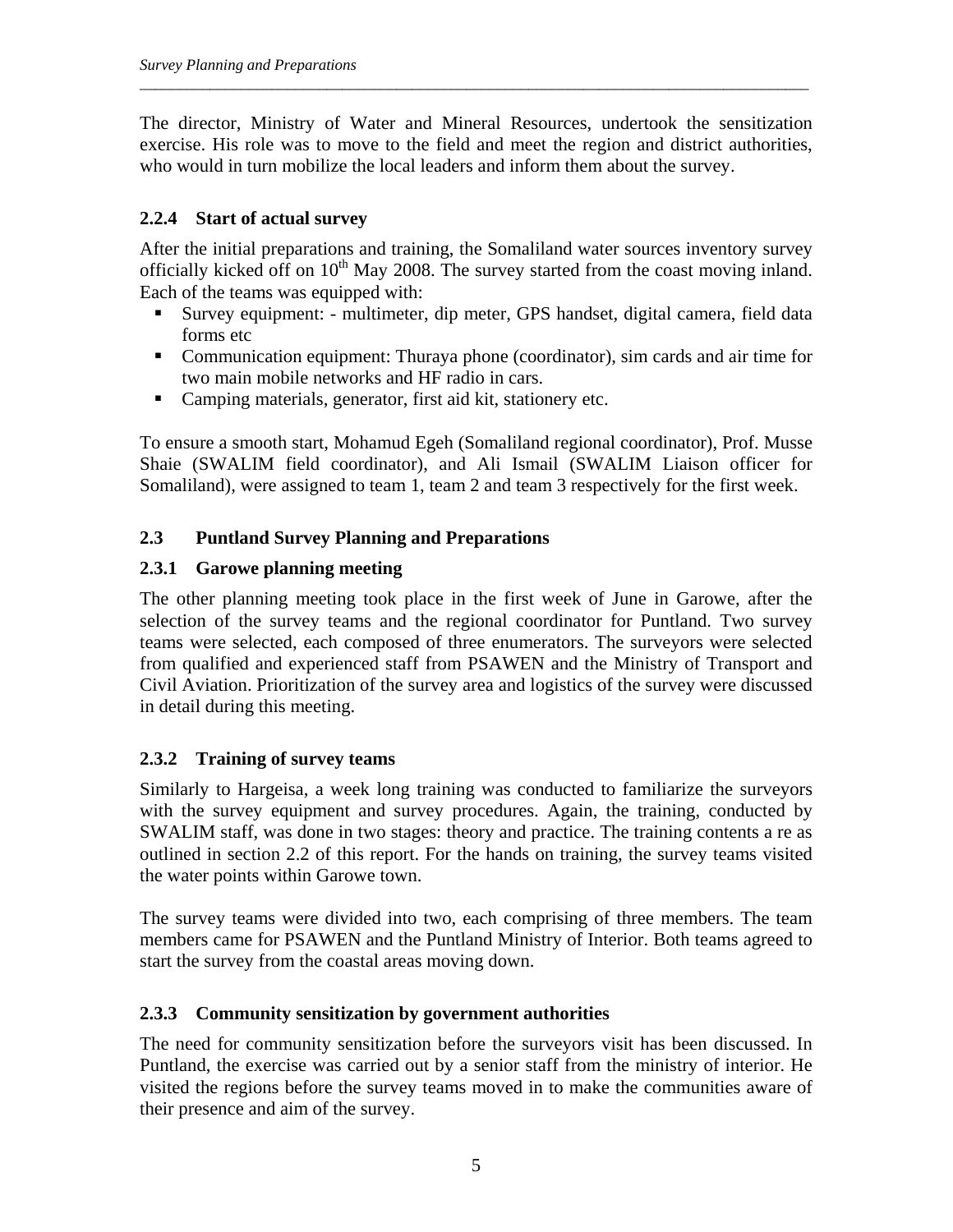## **2.3.4 Actual Survey**

The actual survey for Puntland kicked off on  $26<sup>th</sup>$  May 2008, soon after the week long training in Garowe. The teams were equiped with the same equipment as in Somaliland namely:

*\_\_\_\_\_\_\_\_\_\_\_\_\_\_\_\_\_\_\_\_\_\_\_\_\_\_\_\_\_\_\_\_\_\_\_\_\_\_\_\_\_\_\_\_\_\_\_\_\_\_\_\_\_\_\_\_\_\_\_\_\_\_\_\_\_\_\_\_\_\_\_\_\_\_\_\_\_\_\_\_\_\_\_\_\_\_* 

- Survey equipment: multimeter, dip meter, GPS handset, digital camera, field data forms etc
- Communication equipment: Thuraya phone (coordinator), sim cards and air time for two main mobile networks and HF radio in cars.
- Camping materials, generator, first aid kit, stationery etc.

The survey started in Bossaso, with the assistance of Fu'ad, SWALIM's assistant Liaison officer for Puntland in the first few days.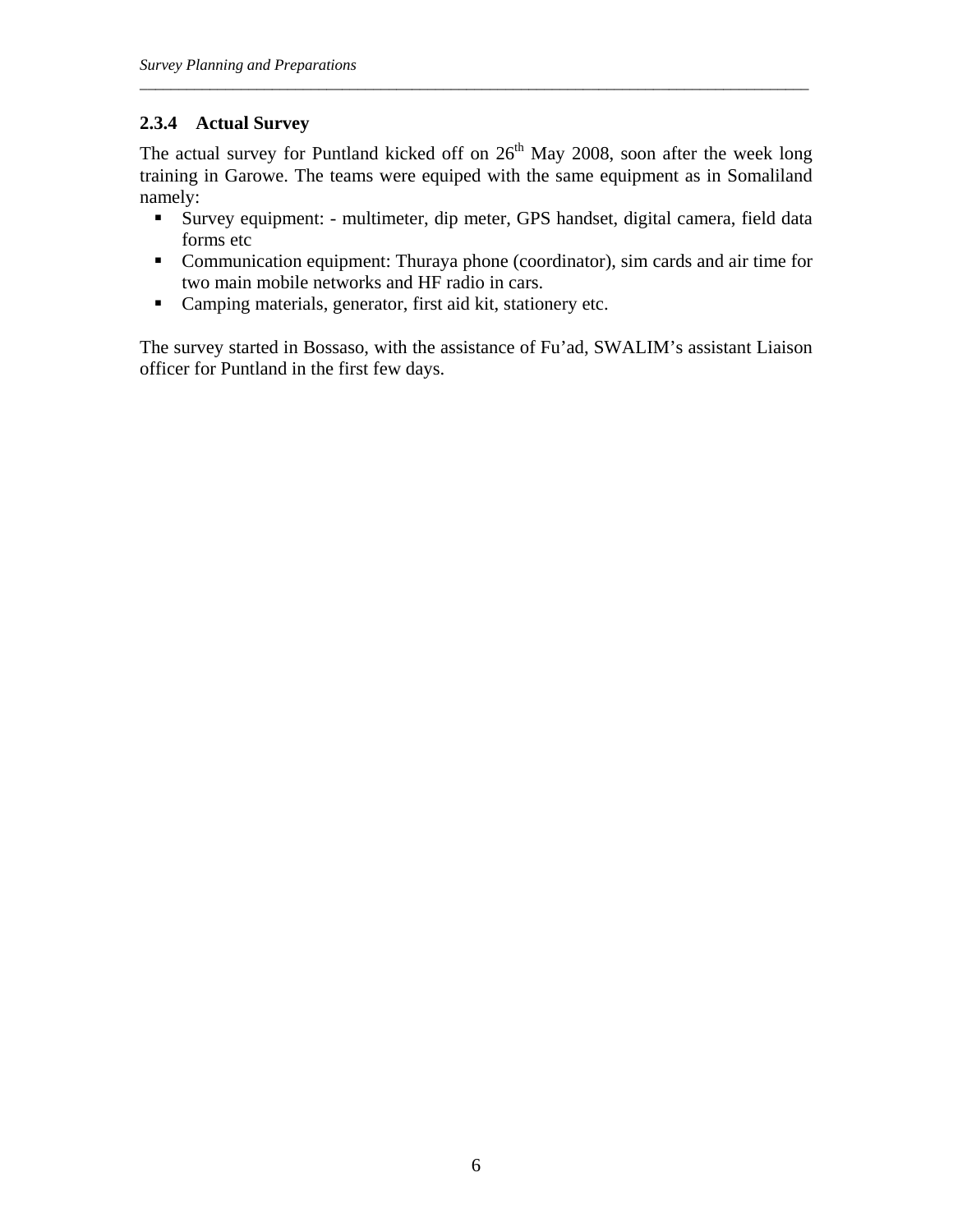## **3.0 SURVEY PROCEDURE**

The actual survey in the field involved several activities:

- Visit to the selected strategic water point
- Measurement of water source parameters
- Data entry into standard SWIMS data collection forms

The collected data was transferred into SWIMS, verified, validated and analysed at the end of the survey.

*\_\_\_\_\_\_\_\_\_\_\_\_\_\_\_\_\_\_\_\_\_\_\_\_\_\_\_\_\_\_\_\_\_\_\_\_\_\_\_\_\_\_\_\_\_\_\_\_\_\_\_\_\_\_\_\_\_\_\_\_\_\_\_\_\_\_\_\_\_\_\_\_\_\_\_\_\_\_\_\_\_\_\_\_\_\_* 

## **3.1 Selection of strategic water points**

There are many water points in Somalia, but the majority are seasonal, and do not last long into the dry season. The survey was carried out only on strategic water sources, which the population rely on during drought periods. Although not all the sources considered strategic last the entire dry season, majority sustain water for months after the rains stop. Selection of the strategic water sources was done in consultation with PSAWEN staff and local communities who are well conversant with the water points.

## **3.2 Parameters monitored in the water sources**

The standard SWIMS data collection forms used in the survey have a wide range of parameters to be monitored. However, the limited time available for the survey could not allow measurement of all the parameters. Emphasis was put on the essential parameters, and other parameters which were easy to determine in the field within the available time and equipment. The parameters monitored include:

- Location details: GPS coordinates, source name, region and district where the source is located.
- Functional status and users of the source.
- Physical parameter: well depth, static water level, etc. of the source.
- Basic water quality: pH, EC, Temperature, TDS, colour, smell, etc. of water.
- Water supply and distribution network.
- Ownership and management of the source.

For every source visited, a digital still photo was taken which would help to better visualize the condition of the water source. The photos are linked to the source attributes and archived in SWIMS database alongside the other data collected.

## **3.3 Steps followed in data collection**

Data collection procedure followed a "*Field Data Collection Guide*" prepared to guide the surveyors. The data collection guide is attached in Annex B of this document.

## **3.4 Coordination and monitoring of the survey in the field and Nairobi**

The survey teams composed of three enumerators. The teams were under the guidance of a regional coordinator. However, the hired regional coordinator for Puntland resigned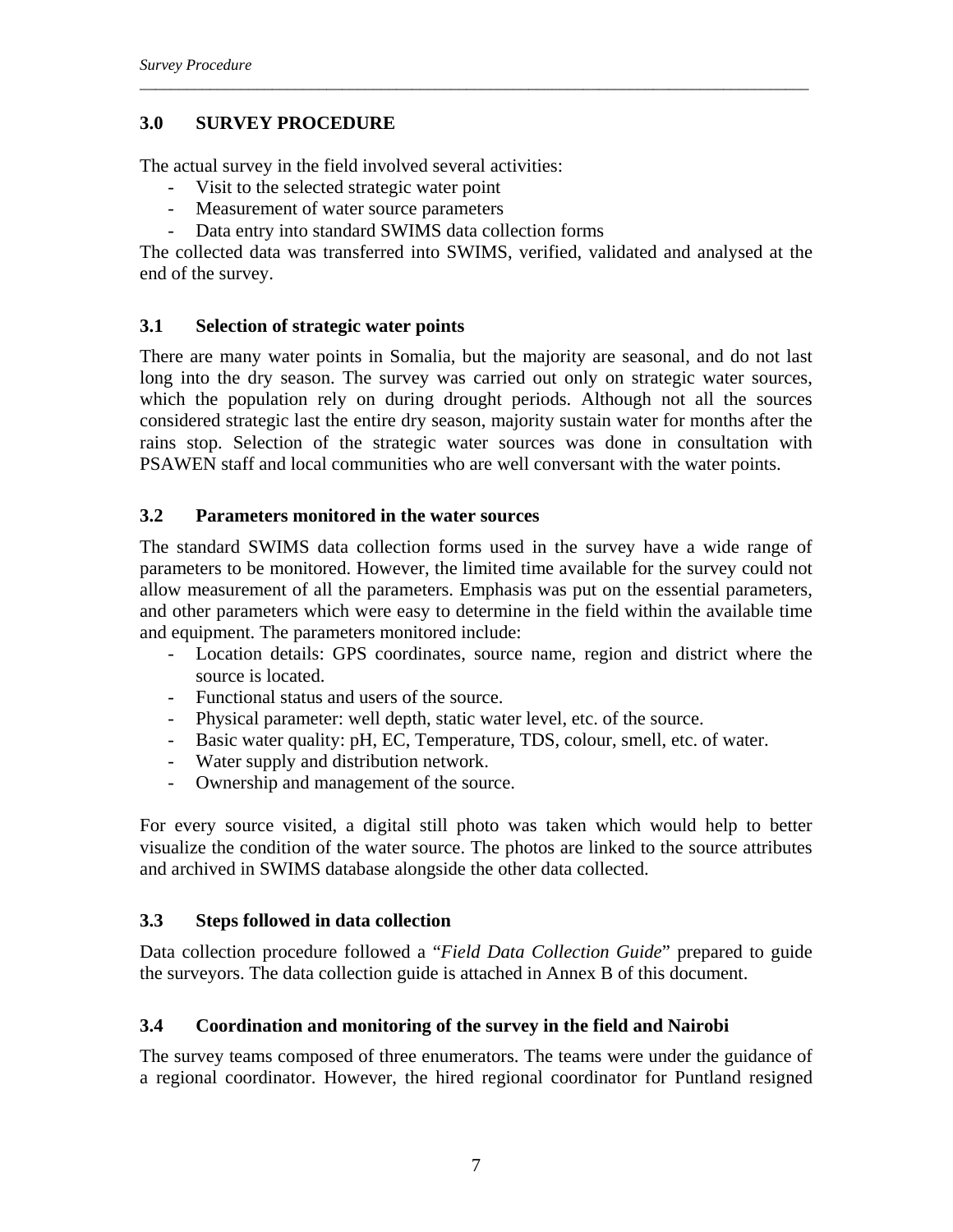soon after the team's training, just before the survey kicked off. SWALIM's liaison officer in Puntland took over the coordination of the two teams for the rest of the survey.

*\_\_\_\_\_\_\_\_\_\_\_\_\_\_\_\_\_\_\_\_\_\_\_\_\_\_\_\_\_\_\_\_\_\_\_\_\_\_\_\_\_\_\_\_\_\_\_\_\_\_\_\_\_\_\_\_\_\_\_\_\_\_\_\_\_\_\_\_\_\_\_\_\_\_\_\_\_\_\_\_\_\_\_\_\_\_* 

During the survey, liaison officers, in close collaboration with the field coordinator (Somaliland) provided the link between the survey teams and SWALIM's office in Nairobi. He also took charge of all field logistics involved in the survey. SWALIM's water coordinator gave the overall guidance and coordination of the activity.

Weekly updates on the progress of the survey were sent to SWALIM by the liaison officer/field coordinator. The updates included GPS coordinates for the sources visited as well as tracks followed by the survey teams. These data were downloaded and plotted over a map of Puntland in order to determine the spatial coverage of teams and advise them accordingly.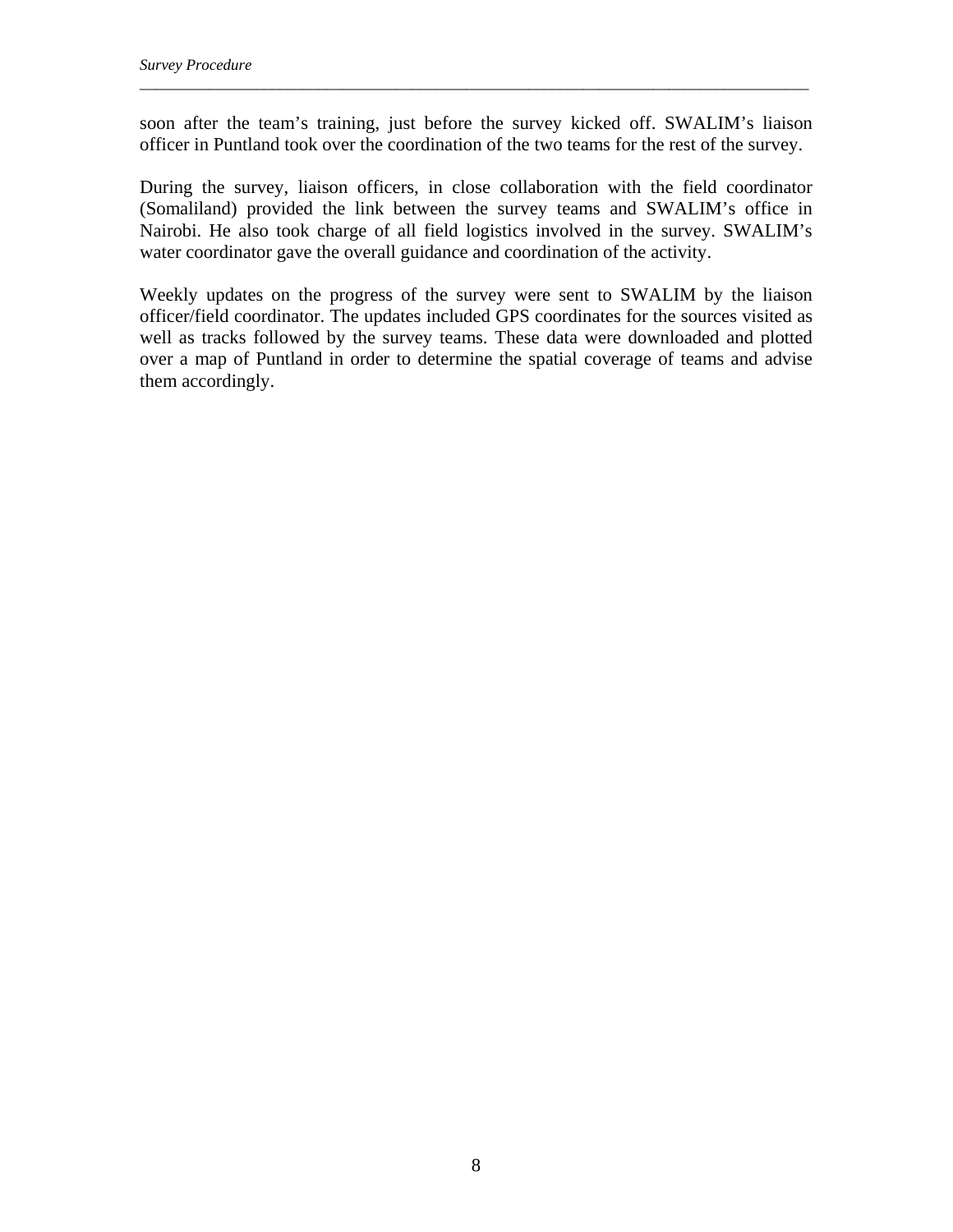## **4.0 RESULTS AND ANALYSIS**

#### **4.1 Data Entry**

The data collected during the inventory survey, and filled in the standard data collection forms was entered using the Somalia Water Sources Information Management System (SWIMS). The SWIMS software was developed by SWALIM for the agencies working in the water sector in Somalia for the construction and maintenance of point water sources data for the country.

*\_\_\_\_\_\_\_\_\_\_\_\_\_\_\_\_\_\_\_\_\_\_\_\_\_\_\_\_\_\_\_\_\_\_\_\_\_\_\_\_\_\_\_\_\_\_\_\_\_\_\_\_\_\_\_\_\_\_\_\_\_\_\_\_\_\_\_\_\_\_\_\_\_\_\_\_\_\_\_\_\_\_\_\_\_\_* 

Data entered into SWIMS was used to generate MS Excel reports for the water sources, which were used for the regional and district analysis discussed below.

#### **4.2 Data Verification and Validation**

The water sources inventory survey was carried out by ministry staff, in close consultation with the regional and district authorities who linked them to the local communities. Most of ministry staff have a lot of field experience. The involvement of people well conversant with the survey area, coupled with a thorough training done on the survey teams was intended to have the most accurate data possible collected.

However, human is to error, and there was need for data verification and validation after data entry was completed. SWALIM field liaison's officers were engaged in checking the spelling of source names entered into SWIMS to ensure they are the correct Somali names. Reports generated from the database in Excel were plotted and overlaid with administrative maps of regions, districts and settlements to check on the location of the water sources. The coordinates of sources found to lay outside the indicated location were re-checked to establish whether the error might have occurred during data entry. Corrections were made where applicable.

Photos taken during the survey were used to further validate the data. The photos had the date and time when they were taken. It was therefore easy to identify, using photos, the water sources visited before and after to estimate the location of the source under question.

## **4.3 Data Analysis and Spatial Presentation of Results**

Some analysis was done on the survey data extracted from SWIMS in Ms Excel format. It should however be noted that the analysis done were basic, and agencies using the data can do much more in line with their organisation requirements. The analysis done by SWALIM were mainly on the following:

- Spatial distribution of water sources and utilization of this sources by different users
- Operational status of water sources
- Variation in water characteristics and physical parameters
- Supply and distribution
- Water Source management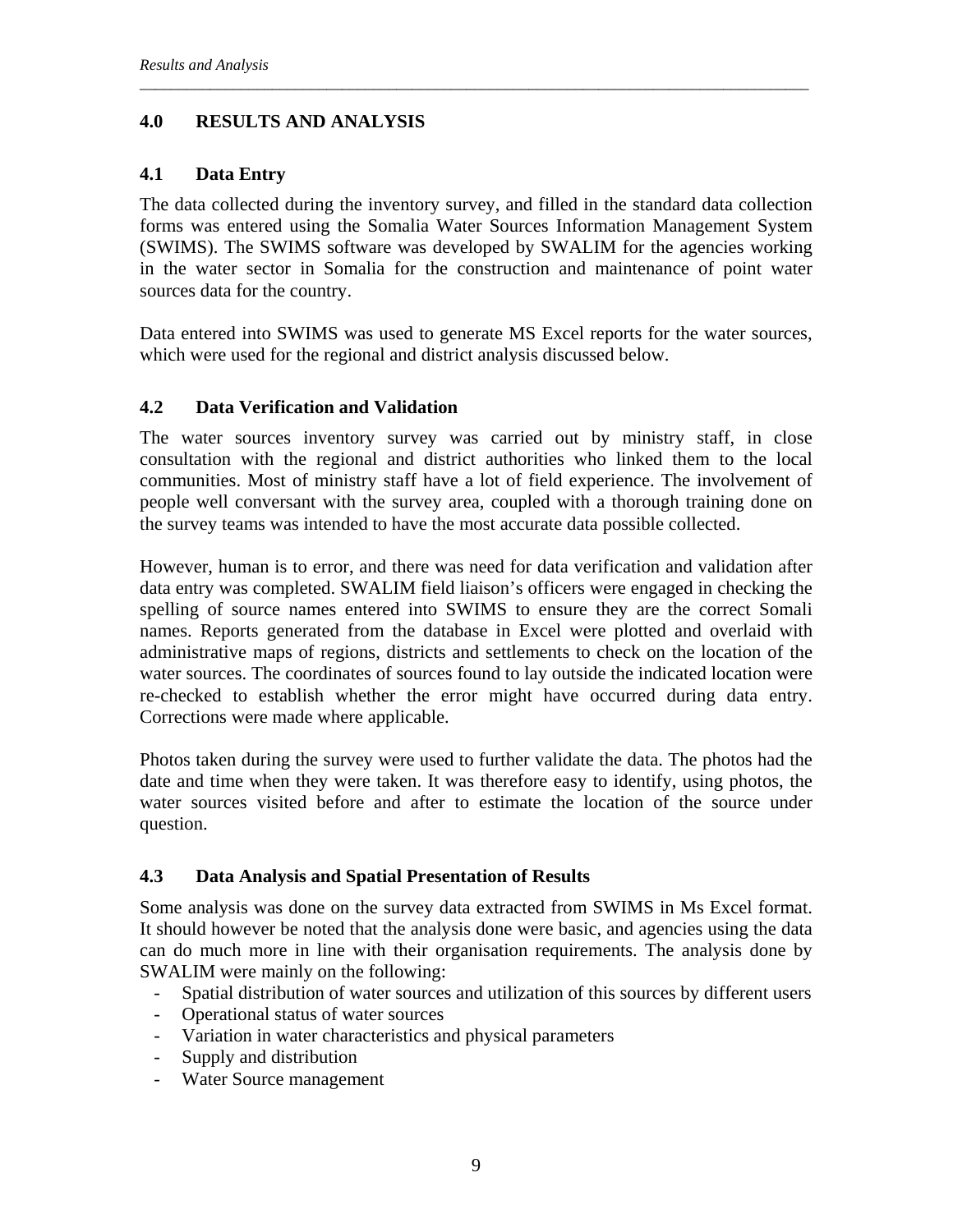For all analysis done, the results were displayed on maps based on the administrative units of regions and districts. District maps and related Ms.Excel Fact Sheets prepared after the analysis are attached as annex A.3 of this document.

*\_\_\_\_\_\_\_\_\_\_\_\_\_\_\_\_\_\_\_\_\_\_\_\_\_\_\_\_\_\_\_\_\_\_\_\_\_\_\_\_\_\_\_\_\_\_\_\_\_\_\_\_\_\_\_\_\_\_\_\_\_\_\_\_\_\_\_\_\_\_\_\_\_\_\_\_\_\_\_\_\_\_\_\_\_\_* 

#### **4.3.1 Distribution and use of strategic point water sources**

A summary of the number of strategic point water sources assessed is presented in Table 1 below. A total of 1609 sources were assessed, with dug wells recording the highest number, 864. Only a few sources termed as other sources (such as small sand storage reservoirs) were assessed since they were not considered strategic.

|                     | <b>Number of Source Types</b> |                 |          |              |               |                    |  |  |  |
|---------------------|-------------------------------|-----------------|----------|--------------|---------------|--------------------|--|--|--|
| <b>Region Names</b> | Dam                           | <b>Borehole</b> | Dug well | <b>Other</b> | <b>Spring</b> | <b>Grand Total</b> |  |  |  |
| Awdal               | 14                            | 25              | 104      |              | 37            | <b>180</b>         |  |  |  |
| Bari                |                               | 53              | 127      |              | 108           | 288                |  |  |  |
| Mudug               |                               | 41              | 25       |              |               | 66                 |  |  |  |
| Nugaal              |                               | 48              | 115      |              | 55            | 218                |  |  |  |
| Sanaag              | $\overline{2}$                | 32              | 107      | 1            | 30            | 172                |  |  |  |
| Sool                | $\overline{2}$                | 18              | 86       |              | 3             | 109                |  |  |  |
| Togdheer            | 19                            | 40              | 86       | 31           | 20            | 196                |  |  |  |
| Woqooyi Galbeed     | 87                            | 43              | 212      | 4            | 34            | 380                |  |  |  |
| <b>Grand Total</b>  | 124                           | 300             | 862      | 36           | 287           | 1609               |  |  |  |

**Table 1: Total Strategic Point Water Sources Assessed** 

The results were matched with the number of different users utilizing the sources. The users of these sources were categorized as urban, rural and nomadic users. Results on the usage of the water sources are presented in Figures I and II as well as Table II below. The rural users of all sources surveyed amounted to 71.41%, Urban 20.51% and Nomadic 50.78%. Some sources are used by both nomadic and rural users. Dug wells are highly utilized by rural and nomadic users, with boreholes in high preference among urban dwellers.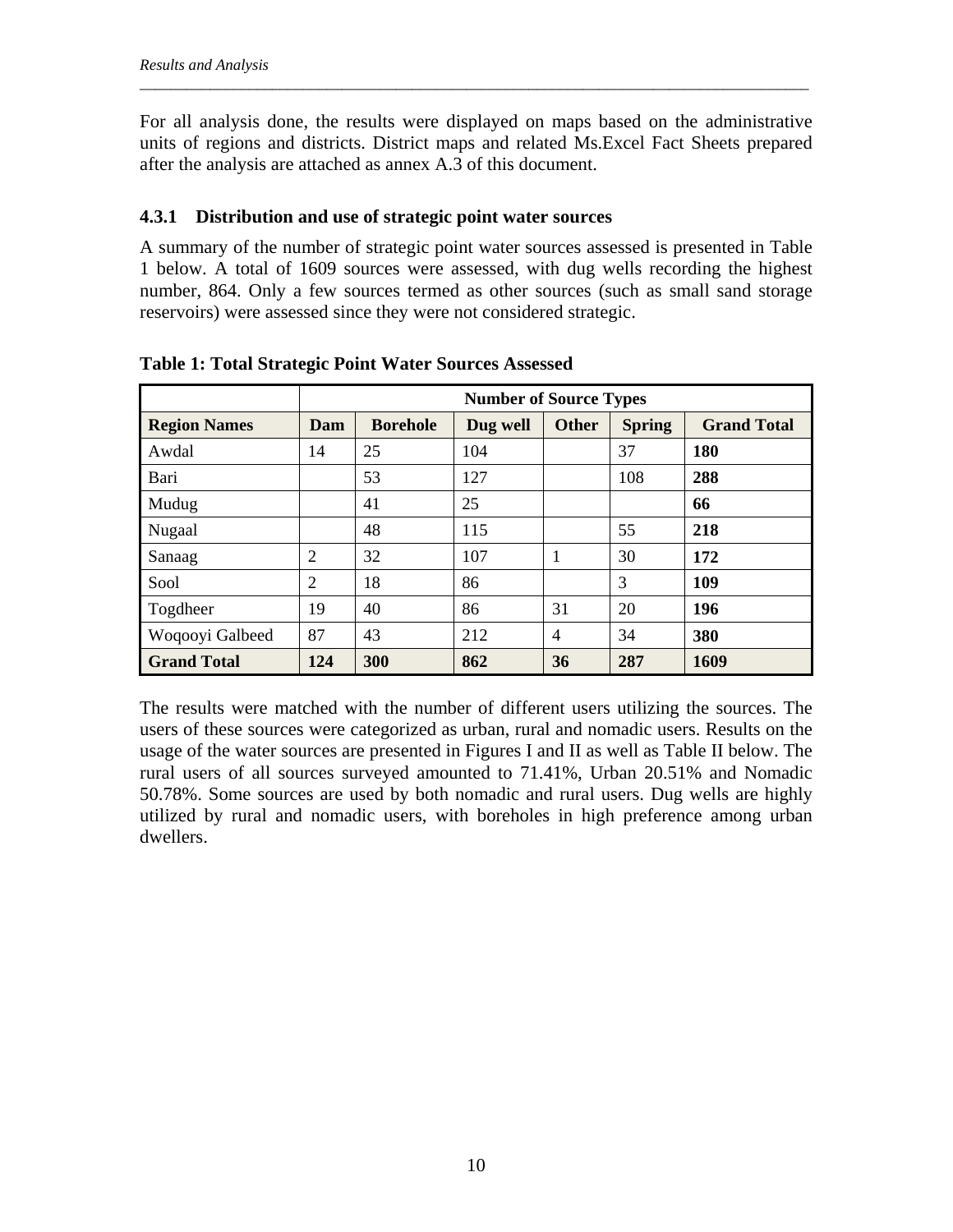

**Figure I: Number of Source Types Utilized by Different Users** 



**Figure II: Regional Utilization of Sources by Different Users**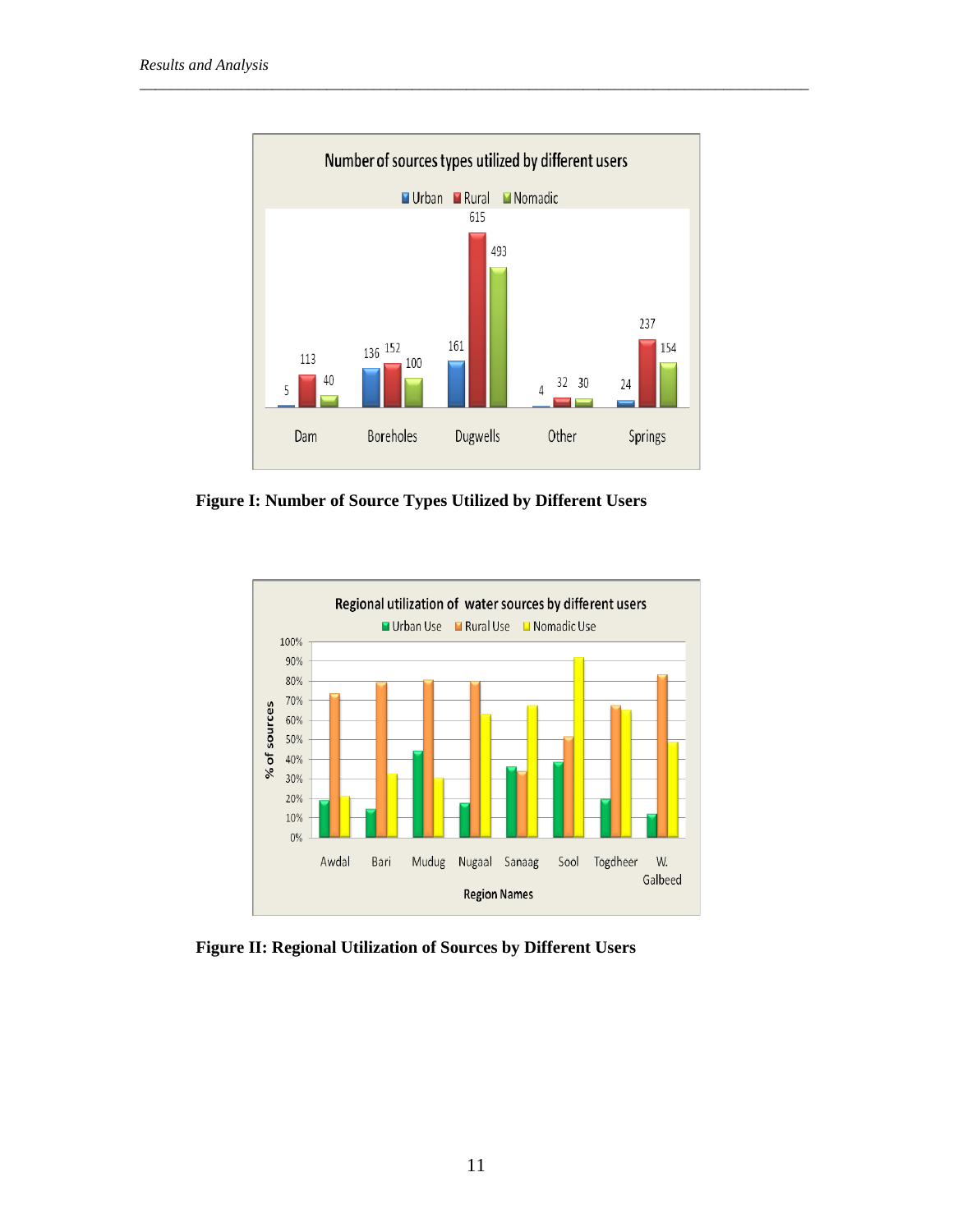|               | <b>Number of Source Types per Users</b> |     |            |                  |                |            |           |     |            |                |     |                |                |     |            |
|---------------|-----------------------------------------|-----|------------|------------------|----------------|------------|-----------|-----|------------|----------------|-----|----------------|----------------|-----|------------|
|               | Dam                                     |     |            | <b>Boreholes</b> |                |            | Dug wells |     |            | <b>Other</b>   |     |                | <b>Springs</b> |     |            |
| <b>Region</b> | Urb                                     | Rur | <b>Nom</b> | Urb              | Rur            | <b>Nom</b> | Urb       | Rur | <b>Nom</b> | Urb            | Rur | <b>Nom</b>     | Urb            | Rur | <b>Nom</b> |
| Awdal         | $\overline{2}$                          | 12  | 2          | 15               | 11             | 4          | 17        | 79  | 24         |                |     |                |                | 30  | 8          |
| Bari          |                                         |     |            | 11               | 31             | 9          | 21        | 98  | 35         |                |     |                | 10             | 99  | 50         |
| Mudug         |                                         |     |            | 29               | 31             | 8          |           | 22  | 12         |                |     |                |                |     |            |
| Nugaal        |                                         |     |            | 13               | 38             | 30         | 21        | 88  | 74         |                |     |                | $\overline{4}$ | 48  | 33         |
| Sanaag        |                                         |     | 2          | 22               | $\overline{4}$ | 15         | 33        | 39  | 77         |                |     |                | 5              | 15  | 21         |
| Sool          |                                         |     | 2          | 10               | 8              | 16         | 29        | 47  | 79         |                |     |                | 3              |     | 3          |
| Togdheer      | 1                                       | 16  | 15         | 21               | 8              | 5          | 15        | 63  | 62         |                | 28  | 27             |                | 17  | 18         |
| W.Galbeed     |                                         | 84  | 19         | 15               | 21             | 13         | 25        | 179 | 130        | $\overline{2}$ | 4   | $\overline{2}$ | $\overline{2}$ | 28  | 21         |
| <b>Total</b>  | 5                                       | 113 | 40         | 136              | 152            | 100        | 161       | 615 | 493        | 4              | 32  | 30             | 24             | 237 | 154        |

## **Table II: Number of Users for the Source Types**

#### **4.3.2 Operational status of water sources**

The operational status of water sources was categorized into four

- Operational sources
- None operational sources
- Abandoned sources
- Unknown operational status

Each source type was analyzed under the above categories. From the analysis, it was found out that 88% of the sources were operational, 7.06% not operational, 1.28% abandoned and the status of 3.66 % sources is unknown. It should be noted though that these percentages apply to the strategic water sources surveyed, and not all the water sources in Somalia.



**Figure III**: **Operational status of strategic point water sources assessed**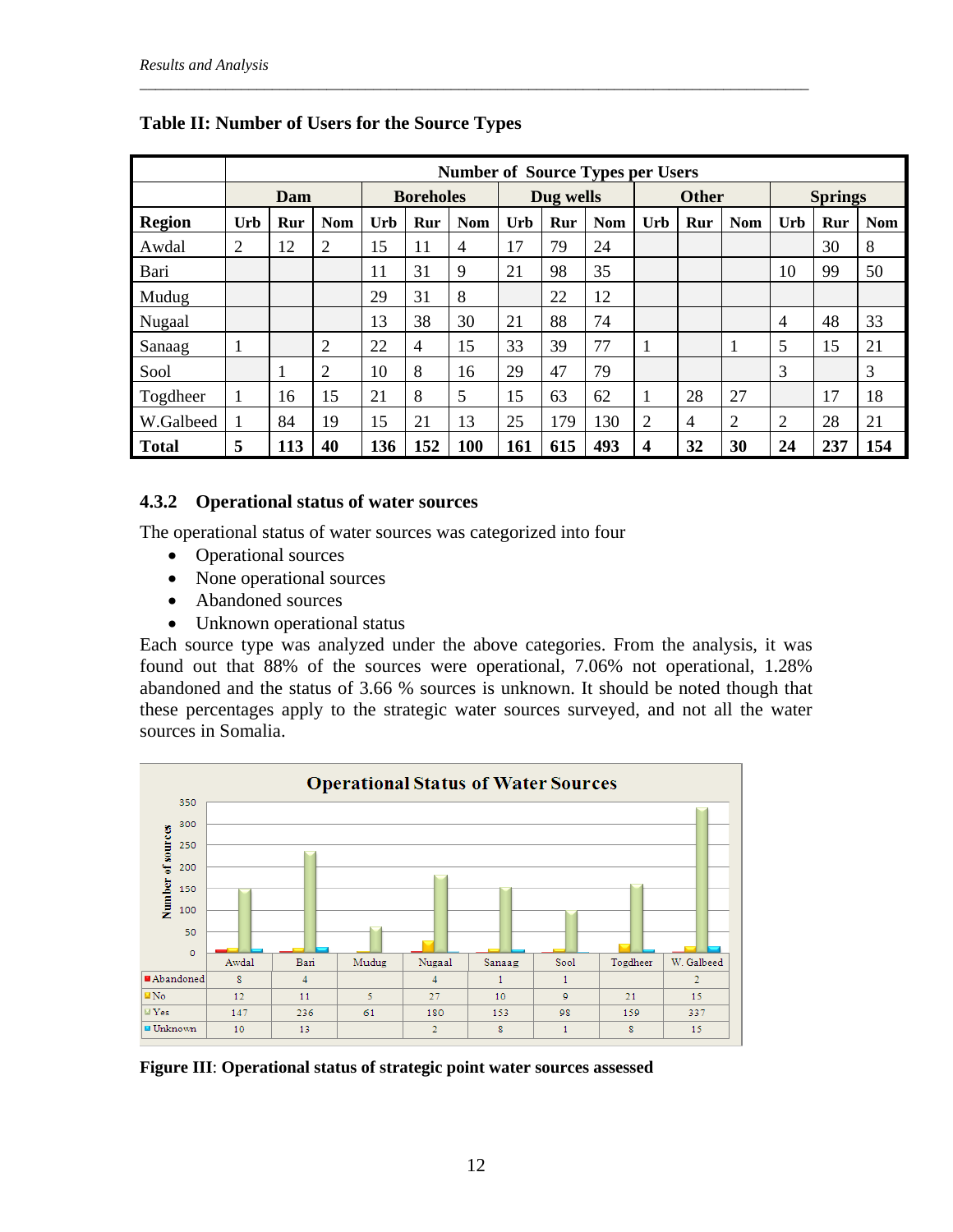|                    | <b>Operational Status</b> |                |                  |                |  |  |  |  |  |
|--------------------|---------------------------|----------------|------------------|----------------|--|--|--|--|--|
| <b>Source Type</b> | <b>Yes</b>                | N <sub>0</sub> | <b>Abandoned</b> | <b>Unknown</b> |  |  |  |  |  |
| Drilledwell        | 193                       | 66             | 16               |                |  |  |  |  |  |
| Dugwell            | 765                       | 38             | 4                | 36             |  |  |  |  |  |
| Dam                | 117                       |                |                  |                |  |  |  |  |  |
| Spring             | 268                       |                |                  | Q              |  |  |  |  |  |
| Other              | 28                        |                |                  |                |  |  |  |  |  |
| % representation   | 88%                       | 7.06%          | 1.28%            | 3.66%          |  |  |  |  |  |

|  |  |  | Table III: Operational status per number of source type |
|--|--|--|---------------------------------------------------------|
|--|--|--|---------------------------------------------------------|

Dugwells had the highest number of operational sources, though this could be because it is one of the preferend source types mainly to the rural and nomadic users. The other factor could be the relatively cheaper repair and maintence, as compared to boreholes, which are occasioanlly abandoned incase of a major break down due to the cost implications.

#### **4.3.3 Reliability of water sources**

Since reliability of water sources is of key importance to the user in addition to its operational status, information on the basis of whether the water is available all year round or only for some months of the year was analyzed based on Permanent, None Permanent and Unknown status of the water sources. Results of this analysis are presented in the table below.

|                                              |    | Number of Permanent and Not Permanent water sources |  |    |           |              |    |              |     |               |    |  |    |     |
|----------------------------------------------|----|-----------------------------------------------------|--|----|-----------|--------------|----|--------------|-----|---------------|----|--|----|-----|
| <b>Source type</b>                           |    | <b>Borehole</b><br>Dam                              |  |    | Dug well  |              |    | <b>Other</b> |     | <b>Spring</b> |    |  |    |     |
| <b>Permanent status</b>                      |    | NP <sub>1</sub>                                     |  |    | <b>NP</b> | $\mathbf{P}$ |    | NP           |     | UN            |    |  | NP | P   |
| <b>Number of sources</b>                     | 13 | 53                                                  |  | 30 | 28        | 222          | 66 | 27           | 750 |               | 26 |  |    | 256 |
| P-Permanent, NP-Not permanent and UN-Unknown |    |                                                     |  |    |           |              |    |              |     |               |    |  |    |     |

**Table IV: Reliability of water sources according to the number of source types** 

## **4.3.4 Current state of water sources**

This was analyzed based on the conditions surrounding the assessed water sources; in terms of the general conditions, sanitary conditions, environmental conditions and the intervention requirements on the water sources.

**Environmental conditions**: It came out from the analysis that 41% of the total assessed sources were in good environmental conditions, with 17% being in poor conditions, while 42% of the sources are of unknown environmental conditions.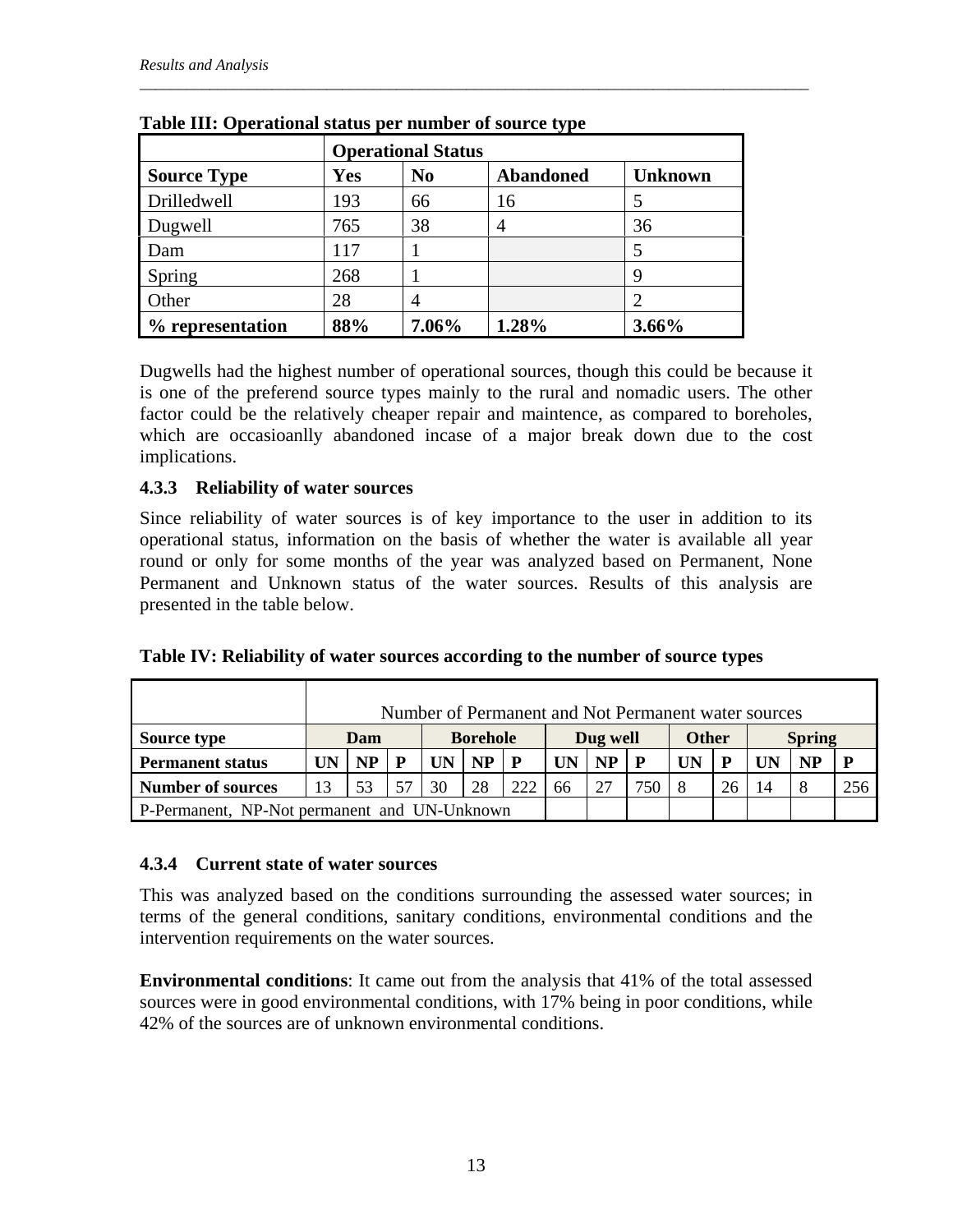

**Figure IV: Environmental Conditions** 

**Sanitary conditions:** This was analysed in close relation to whether the source was protected,so as to prevent litter ,dust,human and animal waste from contaminating the water.it presented that 31%of the sources were in good sanitary conditions and 27% and 19% in fair and poor conditions respectively.This raises great concerns of risk of contamination of the water ,with adverse effects on the health of humans and animals utilizing this sources.



**Figure V: Sanitary Conditions**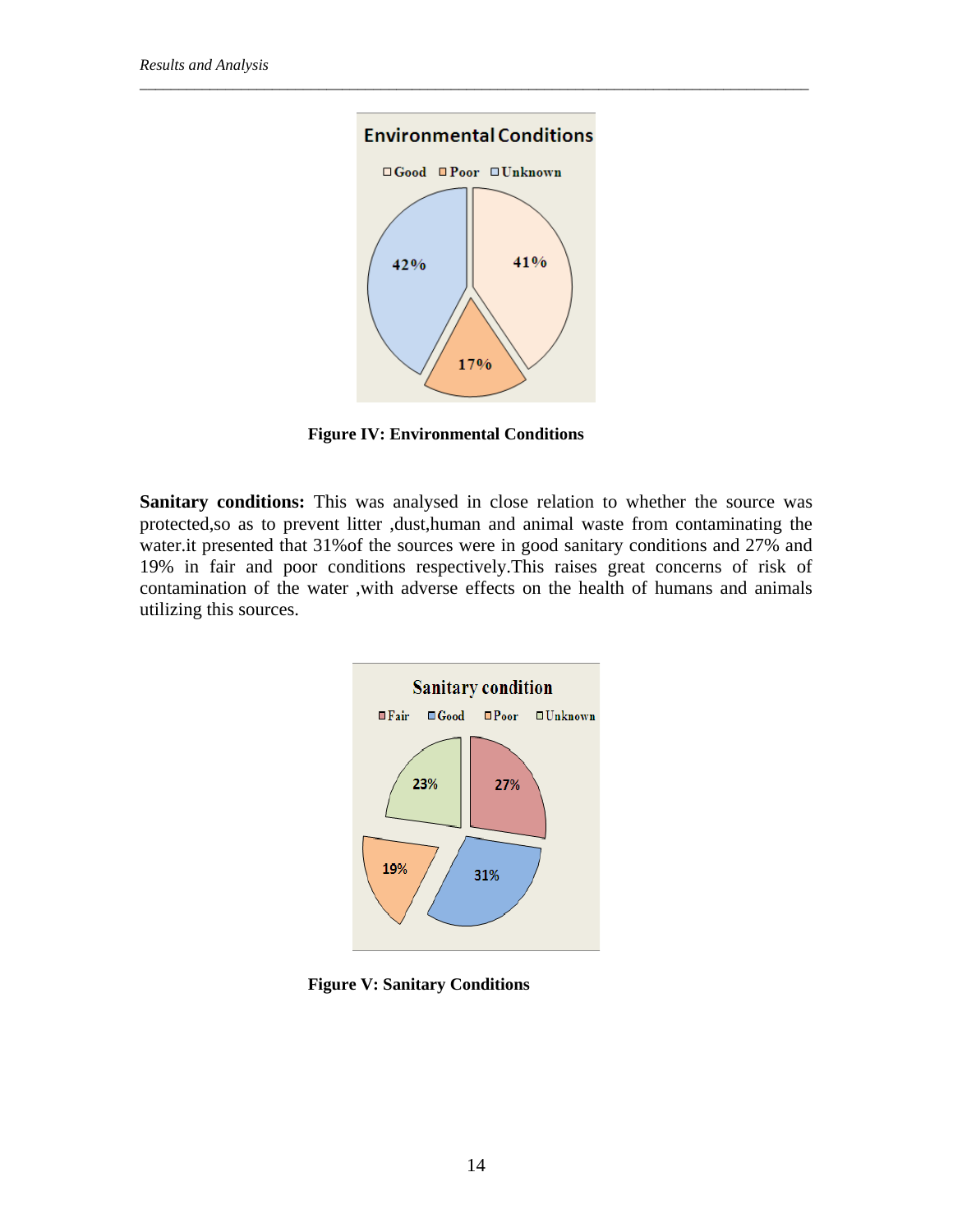**Source protection**: 91% of drilledwells and 41% of dugwells assessed had their well heads protected. 16% of dams, 13% of springs and 99% of other sources assessed were fenced both as a precaution measure to avoid accidents and improve sanitary conditions.

*\_\_\_\_\_\_\_\_\_\_\_\_\_\_\_\_\_\_\_\_\_\_\_\_\_\_\_\_\_\_\_\_\_\_\_\_\_\_\_\_\_\_\_\_\_\_\_\_\_\_\_\_\_\_\_\_\_\_\_\_\_\_\_\_\_\_\_\_\_\_\_\_\_\_\_\_\_\_\_\_\_\_\_\_\_\_* 

**Intervention requirements**: It came out from the analysis that only 3% of the total water sources assessed are currently not in need of some form of intervention. The other sources require interventions, with 25% requiring to be developed, 13% to be improved, 12% need to be rehabilitated, and 47% require one or more interventions and are thus termed to be of unknown intervention requirements.



**Figure VI: Intervention Requirements** 

**General condtion:** This was analysed as perceived by the users in terms of functionality, reliability and water quality. It presented that 40% of the source were in good condition, 22% in fair condition, 23% of unknown condition and 15% in poor condition.



**Figure VII: General Condition**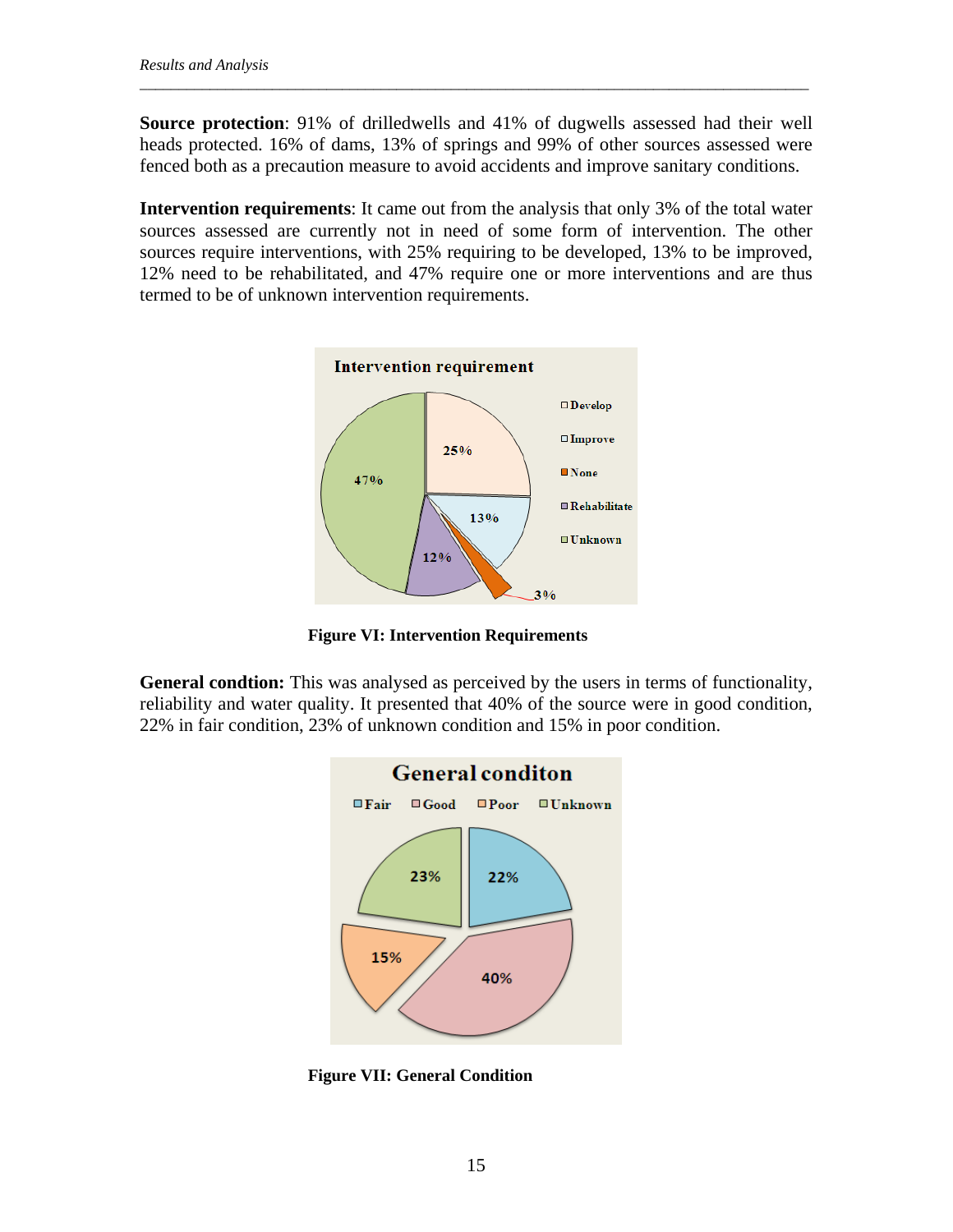The environmental conditions are known to greatly contribute to the sanitary conditions around a water source and consequently to its general condition in terms of reliability functionality and water quality. Intervention requirements in any of these should therefore consider the related aspects.

*\_\_\_\_\_\_\_\_\_\_\_\_\_\_\_\_\_\_\_\_\_\_\_\_\_\_\_\_\_\_\_\_\_\_\_\_\_\_\_\_\_\_\_\_\_\_\_\_\_\_\_\_\_\_\_\_\_\_\_\_\_\_\_\_\_\_\_\_\_\_\_\_\_\_\_\_\_\_\_\_\_\_\_\_\_\_* 

#### **4.3.5 Variation in water characteristics and physical parameters**

The water characteristic of the sources was analyzed, based on pH, EC, Temperature, and Turbidity, and contour maps were generated from these results.

|                    | <b>Water Quality Parameters</b> |                        |      |     |                |      |  |  |
|--------------------|---------------------------------|------------------------|------|-----|----------------|------|--|--|
|                    |                                 | Temperature( ${}^0C$ ) | pH   |     | $EC(\mu S/cm)$ |      |  |  |
| <b>SOURCE TYPE</b> | Min                             | Max                    | Min  | Max | Min            | Max  |  |  |
| Drilled well       | 19                              | 38.00                  | 6.00 | 9.8 | 370            | 5280 |  |  |
| Dug well           | 7.5                             | 40.00                  | 6.00 | 9.6 | 250            | 8380 |  |  |
| Dam                | 18                              | 36.40                  | 6.70 | 9.5 | 100            | 2080 |  |  |
| Spring             | 26.7                            | 40.00                  | 6.30 | 9   | 326.5          | 5235 |  |  |
| Berkad             | 25                              | 29.00                  | 7.20 | 8   | 130            | 370  |  |  |
| Other              | 28                              | 31.00                  | 7.10 | 8   | 340            | 1891 |  |  |

**Table V: Water quality parameters of assessed water sources** 

The depths and static water levels for dug wells and boreholes were similarly analyzed and contour maps generated, however other physical parameters specific to certain source types were analyzed based on that particular source type and the spatial distribution.



**Figure VIII: Variation in Borehole Depths**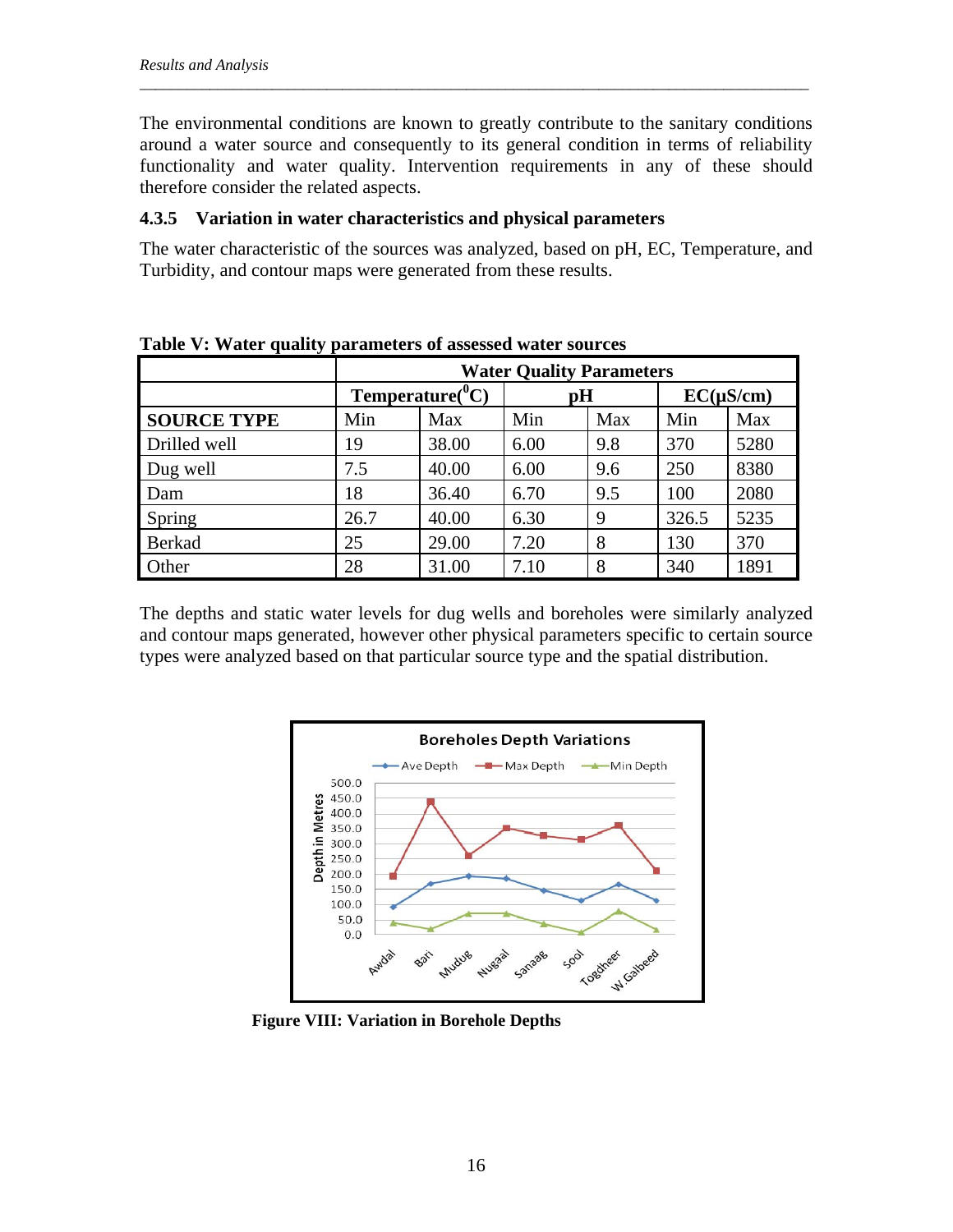

**Figure IX: Variation in Shallow Well Depths** 

## **4.3.6 Supply and distribution**

A considerable amount of water contamination may occur from the mode of supply and distribution of water. In order to capture this, analysis on the water lifting technologies in use, in addition to the supply system condition and the storages tank condition was analysed.

## **4.3.7 Water Source management**

Management of the strategic water point was analyzed based on three categories

- Privately owned
- Communally owned
- Others

This gave a clear indication of the accessibility of this water sources by different users. Communally owned sources are more accessible to the local communities as opposed to the private sources where the owner might not be willing to share water with the community.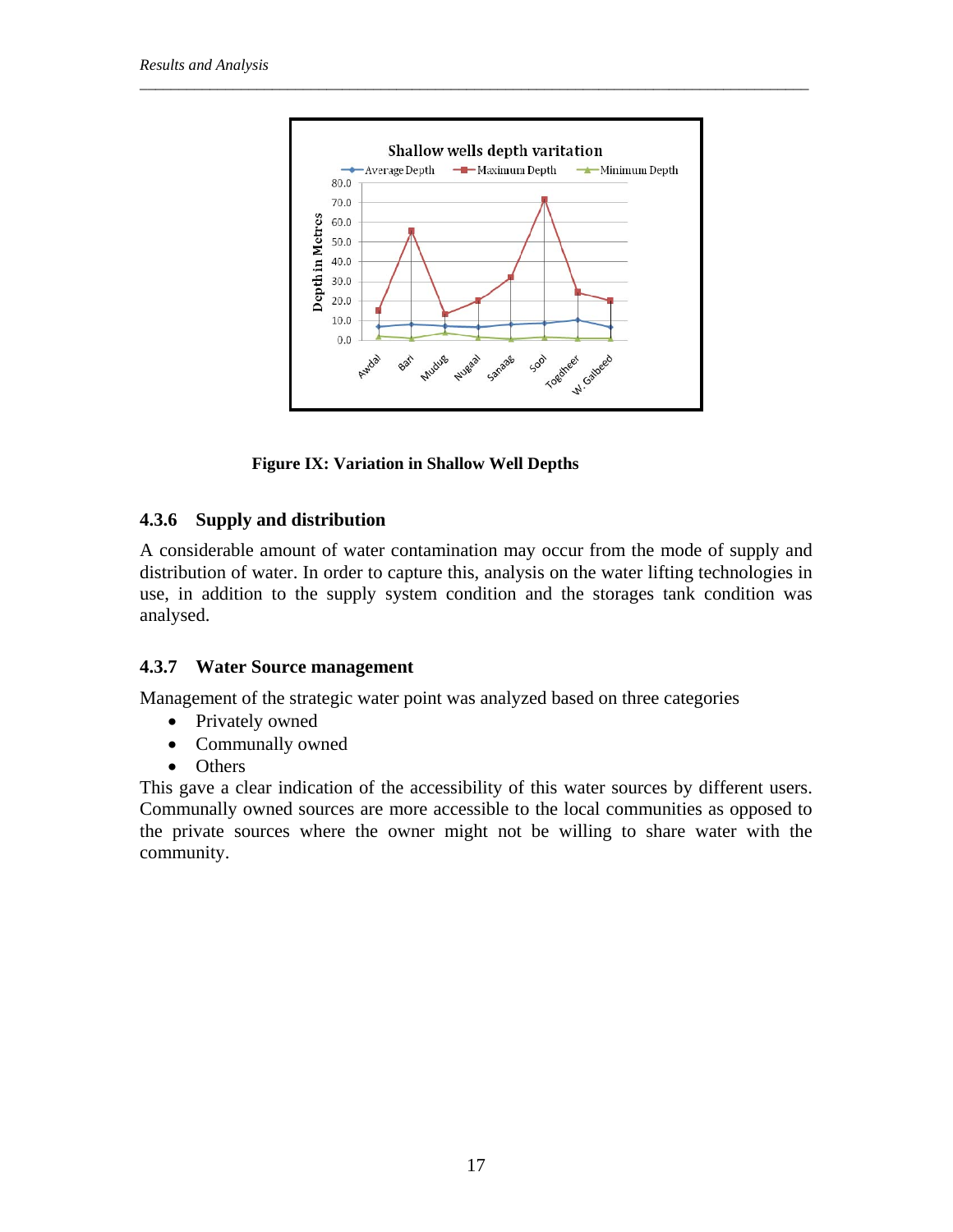## **5.0 SURVEY CHALLENGES**

The water sources inventory survey could not have gone on smoothly without challenges. The teams experienced a lot of challenges in reaching the water points. In many cases they had to walk long distances on bad terrain to get to a water source. Some of the major challenges encountered during the survey are highlighted below:

*\_\_\_\_\_\_\_\_\_\_\_\_\_\_\_\_\_\_\_\_\_\_\_\_\_\_\_\_\_\_\_\_\_\_\_\_\_\_\_\_\_\_\_\_\_\_\_\_\_\_\_\_\_\_\_\_\_\_\_\_\_\_\_\_\_\_\_\_\_\_\_\_\_\_\_\_\_\_\_\_\_\_\_\_\_\_* 

#### **5.1 Technical challenges**

- (i) The high prices of fuel during the survey increased the transport costs tremendously. This limited the number of days for the survey as the budget was over stretched by the high costs. To cut on the cost, the teams used local guides to identify the shortest routes to the water sources.
- (ii) Remoteness of some strategic water sources in mountainous areas limited their access by the survey teams. Representative sources were visited where accessing a particular source would compromise time for visiting other sources.
- (iii) In some regions such as Togdheere, there are many settlements with no permanent water sources. The local communities rely on very shallow wells, mainly dug by hand on the river beds during the wet season. The survey teams spent a lot of time moving around searching for strategic water points.
- (iv) The presence of land mines in some areas of Awdal and Woqooyi Galbeed regions near the border with Ethiopia rendered some sources inaccessible. The survey teams were warned by the locals against traveling to the land mine prone areas.
- (v) Tension between clans in some districts occasionally threatened to disrupt the survey. In such cases, the survey teams had to move in the company of local leaders or guides to avoid conflicts.
- (vi) Use of GPS for tracking and transfer of internal memory to external card was not familiar to the teams at the start of the survey, causing some delay in the confusion. A technical support from SWALIM staff solved the problem.
- (vii) The extremely high water quality values in some sources posed a challenge to the survey equipment. The multi meter used by the surveyors had a limitation in measuring EC values above 3999 µS/cm. As it came out during the survey, there are sources with EC higher than this value. The survey teams had to carry samples of the high EC water for further analysis in the lab.

## **5.2 Logistical challenges**

(i) The Puntland regional coordinator resigned after the training of the surveyors, just when the survey was about to start. This created a gap in the coordination of the teams, and since it was too late to look for a replacement, the liaison officer was capacitated to coordinate the survey. One of the enumerators also resigned halfway the mission, and a replacement had to be done immediately for smooth running of the survey.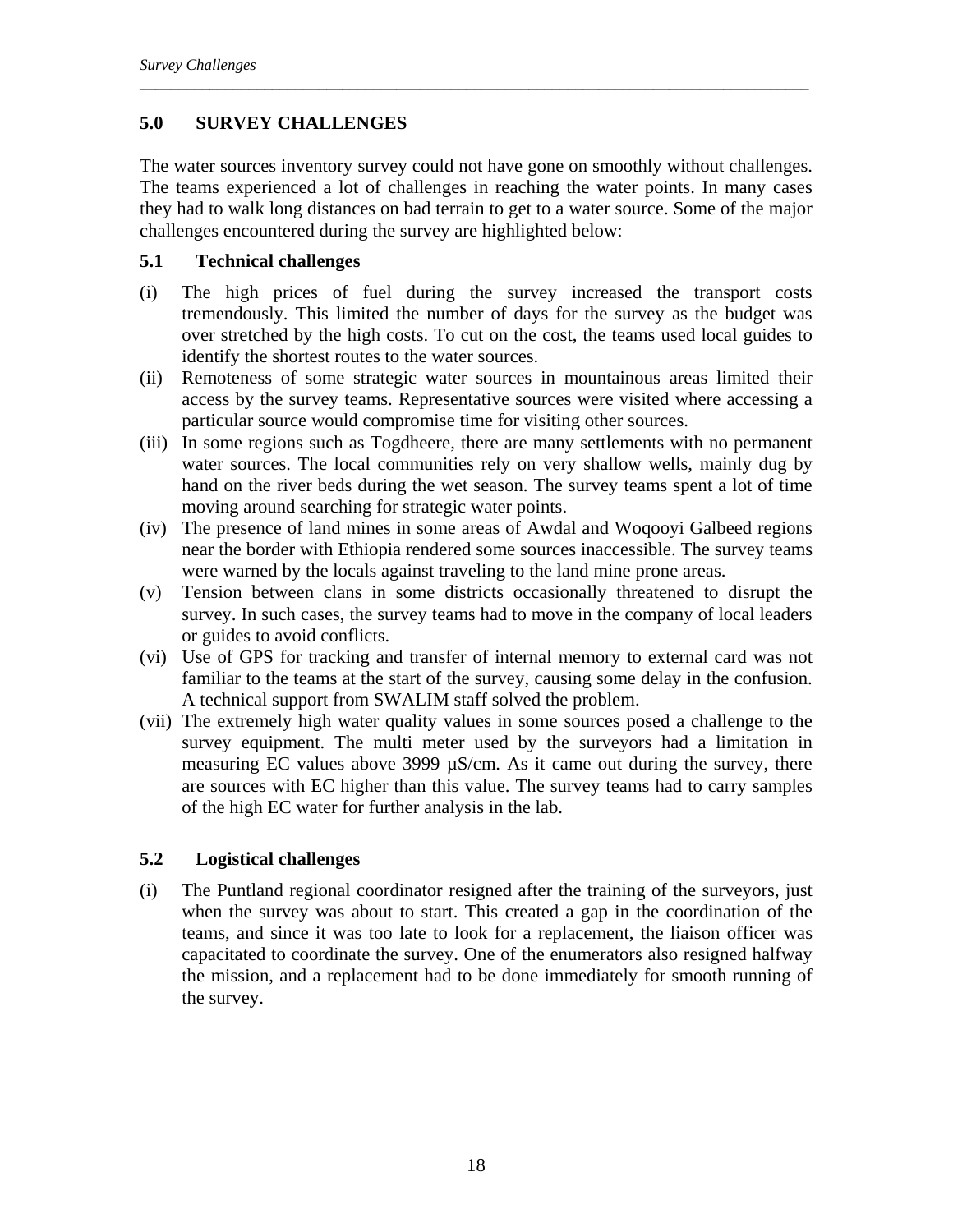## **5.3 Other challenges**

(i) The area coverage for both Somaliland and Puntland are large and many of the feeder roads are in bad state, making movement across the region difficult. The teams were faced with a big challenge of trying to reach all strategic water points within a limited time.

*\_\_\_\_\_\_\_\_\_\_\_\_\_\_\_\_\_\_\_\_\_\_\_\_\_\_\_\_\_\_\_\_\_\_\_\_\_\_\_\_\_\_\_\_\_\_\_\_\_\_\_\_\_\_\_\_\_\_\_\_\_\_\_\_\_\_\_\_\_\_\_\_\_\_\_\_\_\_\_\_\_\_\_\_\_\_* 

- (ii) Some of the water points and settlements pre-loaded into GPS or printed on maps to guide the survey teams have been abandoned. This was costly to the survey teams in terms of time and other resources as they would travel long distances only to find the sources no longer exist.
- (iii) The surveyors stayed for long periods away from their families, and in difficult conditions, posing a challenge to their private and social lives.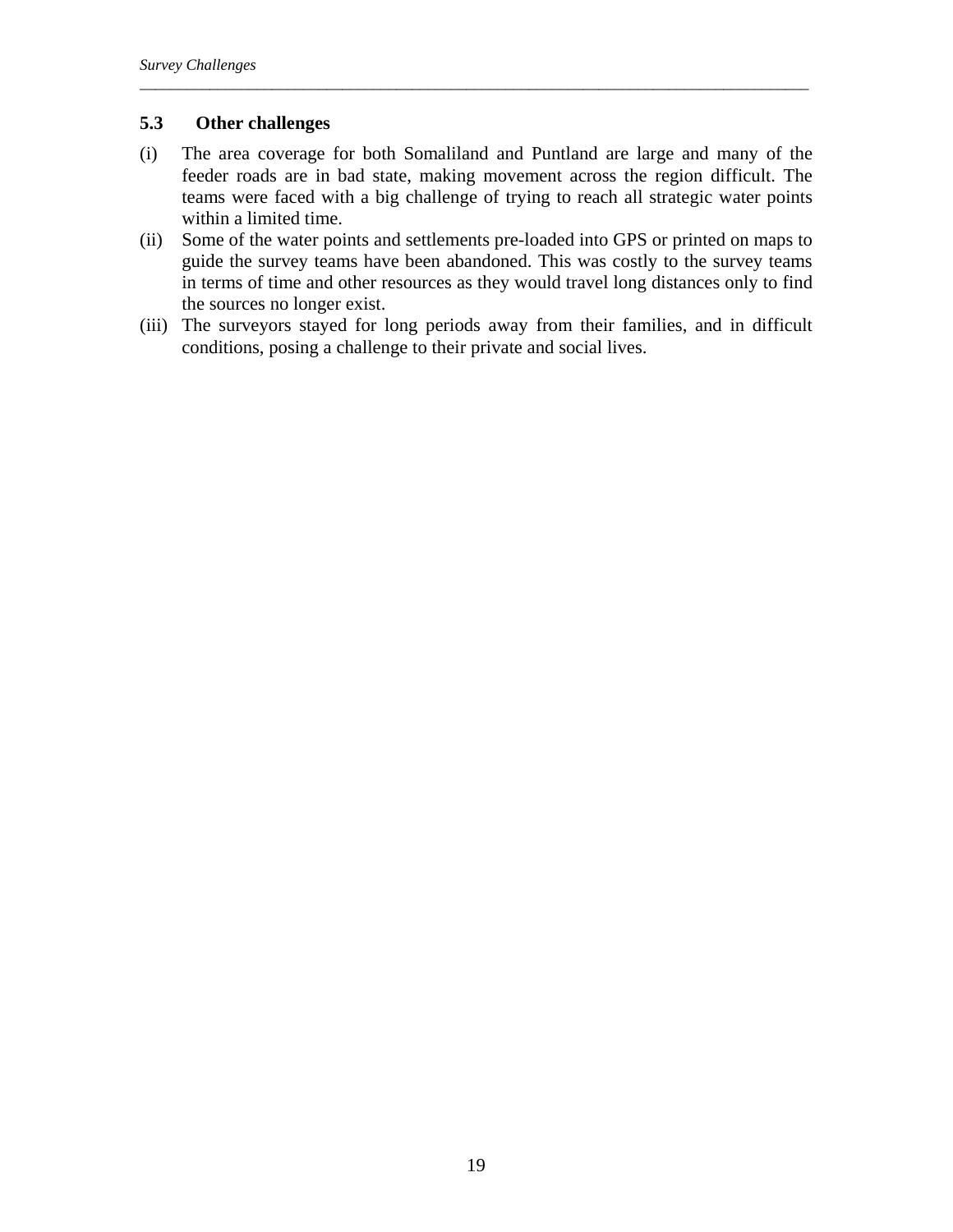## **6.0 CONCLUSION AND RECOMMENDATIONS**

The water sources inventory survey for the Northern Somalia was a success, despite the many challenges faced in undertaking the activity. The hard work and determination by the survey teams is commendable.

*\_\_\_\_\_\_\_\_\_\_\_\_\_\_\_\_\_\_\_\_\_\_\_\_\_\_\_\_\_\_\_\_\_\_\_\_\_\_\_\_\_\_\_\_\_\_\_\_\_\_\_\_\_\_\_\_\_\_\_\_\_\_\_\_\_\_\_\_\_\_\_\_\_\_\_\_\_\_\_\_\_\_\_\_\_\_* 

A lot of data was collected during the survey. The primary data collected is for essential information of the water sources including location, functional status, use, physical parameters, water characteristics, supply and distribution and ownership of the water sources. A photo gallery was also made from the digital stills taken for all sources visited during the survey.

The survey teams collected secondary information as they went along visiting the water sources. Such information includes the roads network, which is equally important in updating the existing information on roads in the country. This type of information was collected through GPS tracking everywhere the survey teams went.

The water sources database for Somalia benefited a lot from the inventory survey. The previous database consisted of a small number of sources, with limited piece of information. In this survey, many parameters were monitored as the time and resources could allow. The current database is a great improvement to the previous after all the surveyed data were added to the database using SWIMS software.

The inventory survey concentrated on the strategic water points, as the resources available could not allow complete coverage of all water sources. There are many seasonal water sources, mainly berkads and some shallow wells, in Northern Somalia. However, these sources do not last long into the dry season, hence the reason why they were not prioritized in trying to make the best use of the available resources for the survey.

Agencies working in the water sector in Somalia can make good use of the survey data in making decisions on what kind of intervention they need to undertake in their project areas. The data collected during the survey is baseline which agencies can analyse or investigate further in order to come up with conclusions which guide their cause of action. SWALIM has done some very basic analysis of the data, but depending on their specific needs, agencies can do further analysis to be able to answer different types of questions regarding the water sources.

The characteristics of the water sources are expected to vary seasonally. The water level of a borehole for example would vary from wet to dry season, same with water quality, users and other parameters. Considering that the survey was just a one time event, general conclusions on the status of the water sources cannot be drawn from the collected data. Continuous monitoring of the water sources would be recommended for better analysis of the water sources.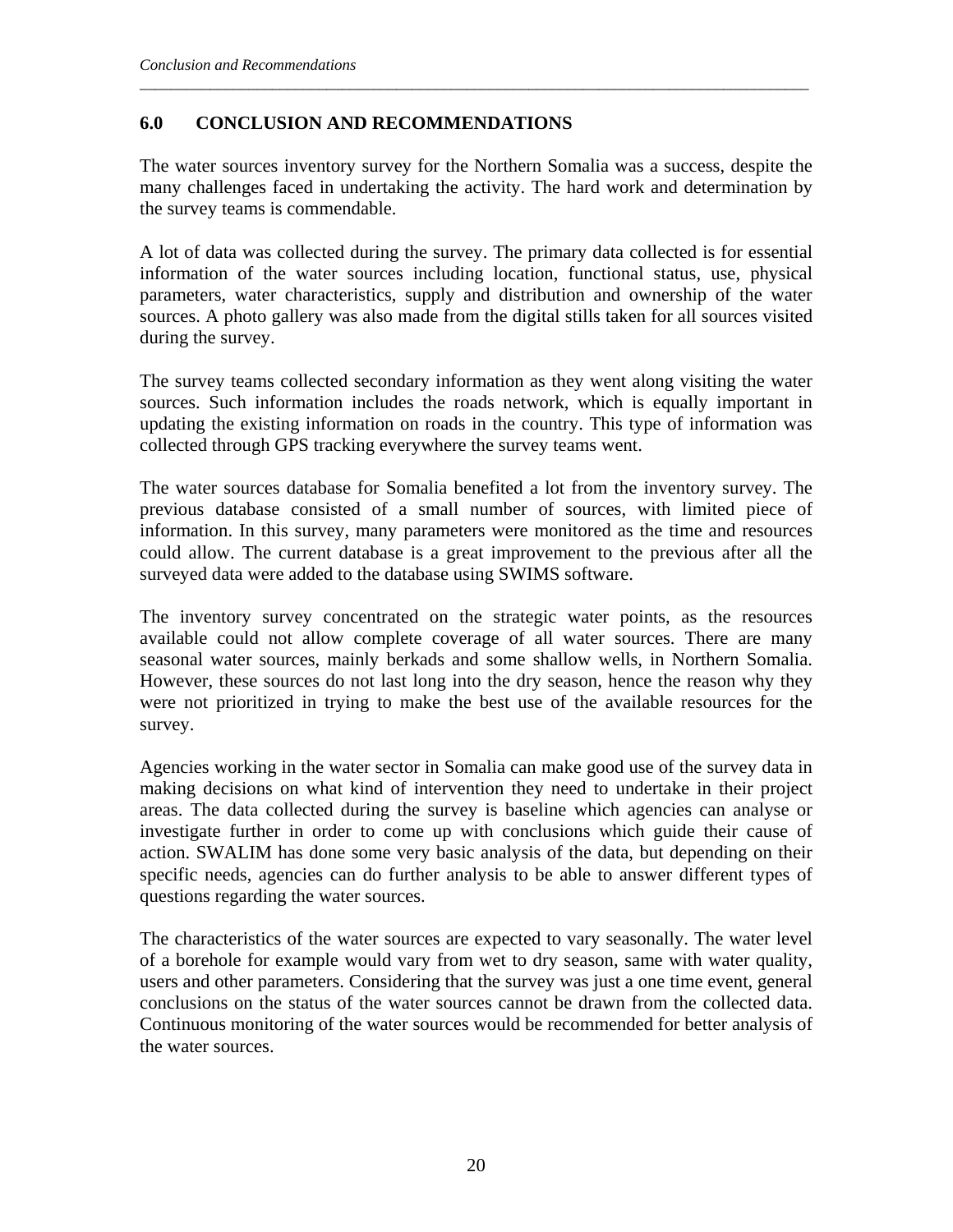# **APPENDICES**

# **A.1 SURVEY TEAM MEMBERS**

| <b>Team</b>                        | <b>Surveyors</b>            |
|------------------------------------|-----------------------------|
| <b>Somaliland</b>                  |                             |
|                                    | Mohamed Jirdeh Mohamed (TL) |
| Team I                             | <b>Osman Mohamed Osman</b>  |
|                                    | Abdillahi Ali Obsieh        |
|                                    | Saeed Duale Mohamed (TL)    |
| Team II                            | Osman Abdillahio Ali        |
|                                    | Mohamed Ali Adan            |
|                                    | Abdirahman Farah Omer (TL)  |
| Team III                           | Khadar Ali Hassan           |
|                                    | Mustafe Isse Hussein        |
|                                    | Yassin Osman Jama (TL)      |
| <b>Team IV - SRCS</b>              | <b>Ahmed Mohamoud</b>       |
|                                    | Zeinab Abdirahman Mohamoud  |
| <b>Regional Survey Coordinator</b> | Mohamud Hussein Egeh        |
| MW&MR Survey Sensitizer            | Abdirahman Abdisalam Sheikh |
| <b>Puntland</b>                    |                             |
|                                    | Abdi Hassan Musse (TL)      |
| Team I                             | Abdullahi Farah Isse        |
|                                    | Eng. Mohamed Abdi Musse     |
|                                    | Hassan Mohamed Awisse (TL)  |
| Team II                            | Hirsi Hassan Yusuf          |
|                                    | Abdirahman Mohamed Nor      |
| Min. of Interior Survey Sensitizer |                             |

*\_\_\_\_\_\_\_\_\_\_\_\_\_\_\_\_\_\_\_\_\_\_\_\_\_\_\_\_\_\_\_\_\_\_\_\_\_\_\_\_\_\_\_\_\_\_\_\_\_\_\_\_\_\_\_\_\_\_\_\_\_\_\_\_\_\_\_\_\_\_\_\_\_\_\_\_\_\_\_\_\_\_\_\_\_\_* 

TL: Team Leader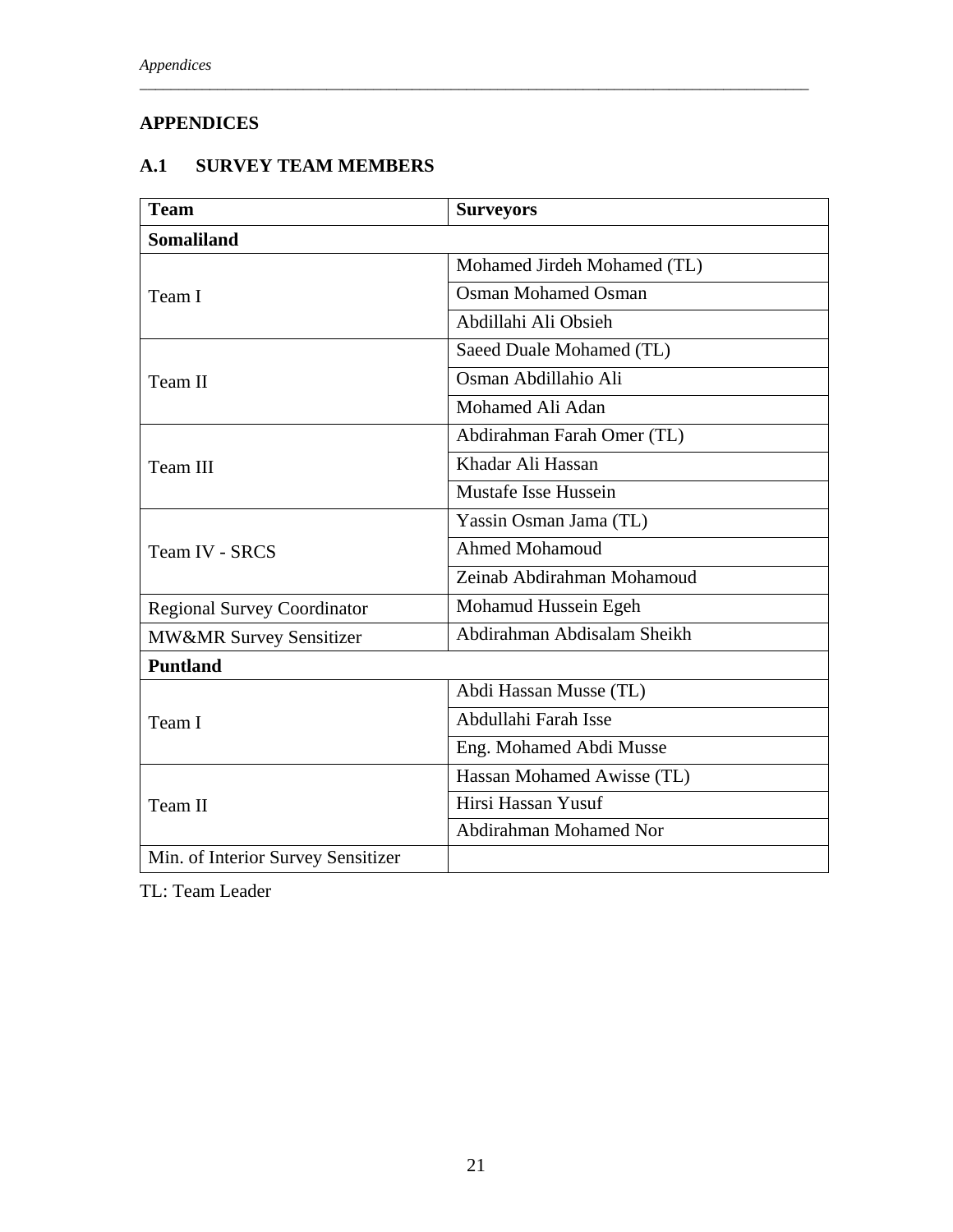## **A.2 FIELD DATA COLLECTION GUIDE**

Data collection in the water sources inventory survey will follow the standardized SWIMS data collection sheets. The SWIMS data collection sheets contain two categories of information: *Essential* and *Detailed* information. The essential information represents the minimum data required by SWIMS to complete an inventory of the water sources for Somalia, while detailed information provides additional information required to do statistical and spatial analysis of the water sources regarding the water quality, socioeconomic parameters, users, management and operation of the source. The essential information is bold in the data sheets, making it easy to differentiate from the detailed information.

*\_\_\_\_\_\_\_\_\_\_\_\_\_\_\_\_\_\_\_\_\_\_\_\_\_\_\_\_\_\_\_\_\_\_\_\_\_\_\_\_\_\_\_\_\_\_\_\_\_\_\_\_\_\_\_\_\_\_\_\_\_\_\_\_\_\_\_\_\_\_\_\_\_\_\_\_\_\_\_\_\_\_\_\_\_\_* 

The SWIMS data sheets consist of five major water source types in Somalia: boreholes, shallow wells, dams, springs and berkads. Source types that do not fit any of these categories are classified as "other". For each source, the data forms are divided into seven sections: Data Management; Location; Function and Use; Physical Parameters; Water Characteristics; Supply and Distribution; and Source Management. All these sections are the same for the different sources, apart from the physical parameters.

For every water source visited, the following information was be collected:

- i) GPS coordinates of the water source. The coordinates (Northings, Eastings and Elevation) should be saved in the GPS handset in addition to recording in the data sheets (*see GPS quick ref. manual*)
- ii) Physical parameters of the water source: depth, static water level, protection etc
- iii) Water quality: pH, EC, smell, colour etc (*see Multimeter quick ref. manual)*
- iv) Other parameters: users, supply and distribution, management, cost etc
- v) Photo of the source (*see Camera quick ref. manual)*

The team leader has the responsibility to:

- Distribute specific roles to the team members to ensure accurate information is collected and recorded in the shortest time possible.
- Check the filled data form before leaving the source to ensure all information is correctly entered.
- File the filled data sheets in the provided folders before leaving the source
- Ensure the data sheets are kept clean and submitted to the regional coordinator in the best possible condition.

## *Filling Data Collection Sheets*

When filling the field data collection sheets the following should be noted:

- i) Use permanent ink such a ball point and not pencil
- ii) Writing should be neat and legible, preferably block capitals
- iii) Use a tick  $\checkmark$  when filling in check boxes
- iv) Where information is not available leave the field blank
- v) Maintain the data sheets as clean as possible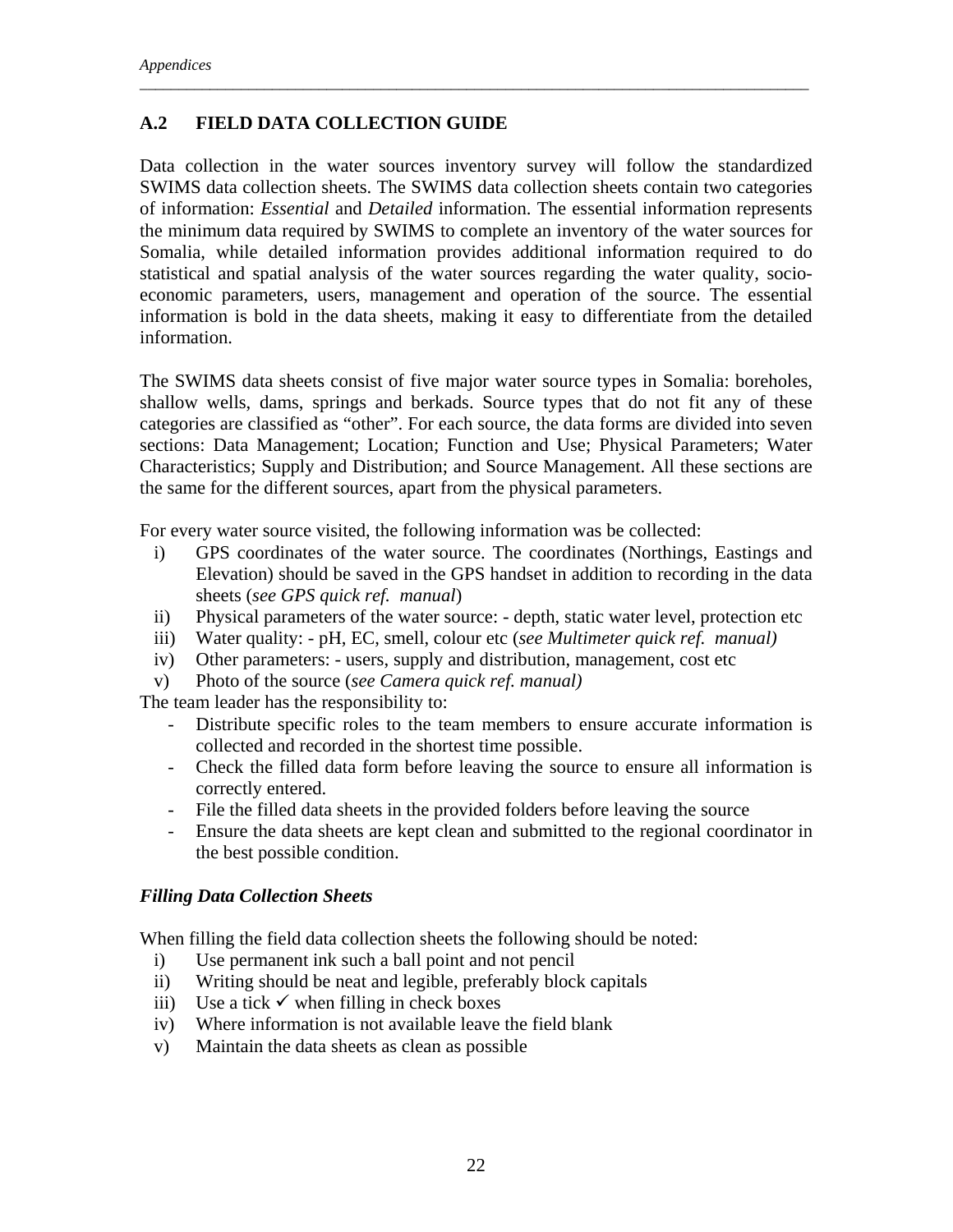The SWIMS data collection sheets are comprehensive, but due to the time constraints in this survey, not all parameters in the data sheets can be collected. The parameters that are not easy to identify have been shaded, and the survey teams should not spend a lot of time on them. They should instead concentrate more on the remaining parameters to ensure they collect as much information as possible. Below is a brief description of what is required in each field.

*\_\_\_\_\_\_\_\_\_\_\_\_\_\_\_\_\_\_\_\_\_\_\_\_\_\_\_\_\_\_\_\_\_\_\_\_\_\_\_\_\_\_\_\_\_\_\_\_\_\_\_\_\_\_\_\_\_\_\_\_\_\_\_\_\_\_\_\_\_\_\_\_\_\_\_\_\_\_\_\_\_\_\_\_\_\_* 

## **Data Management**

- Source in SWIMS?: Does the source already exists in SWIMS database?
- Date: The date the location was visited and the form filled in.
- Inspected by: The name of the team leader visiting the source.
- Entry Agency: The name of the agency who entered the data on the SWIMS Software – *SWALIM in this case*
- Inspecting Agency: the name of the agency responsible for physically collecting the data - *SWALIM in this case*

## **Location Section**

- Region: The administrative region that the source is in.
- District: The administrative district that the source is in.
- Source Name: The local name for the source. Where there are a number of sources with the same name in an area, for example a well field, then each individual source should be given a numeral label (e.g. SOURCE1, SOURCE2……..).
- North: The latitude (x) coordinate of the source, reported to a precision of 6 decimal places.
- East: The longitude (y) coordinate of the source, reported to a precision of 6 decimal places.
- Elevation: the elevation of the source in meters above sea level, reported to a maximum precision of 1 m.
- Nearest Settlement Name: the nearest permanent settlement.
- Nearest Settlement Distance: The distance to the nearest permanent settlement.
- Users: The predominant users of the source as Rural, Urban or Nomadic, or all three.

## **Function and Use Section**

- Functioning: The current operational status of the water source?
- Operator: Does the water source have a trained, permanent operator?
- Permanent Use: Is the water source used throughout the year?
- Distance to nearest permanent source: A water source such as a borehole, spring or stream that, in a normal year, provides water at all times throughout the year.
- Description of permanent source: Name or GPS coordinates of the nearest permanent water source if known.
- Settlements served by the source: Number of settlements served by the source.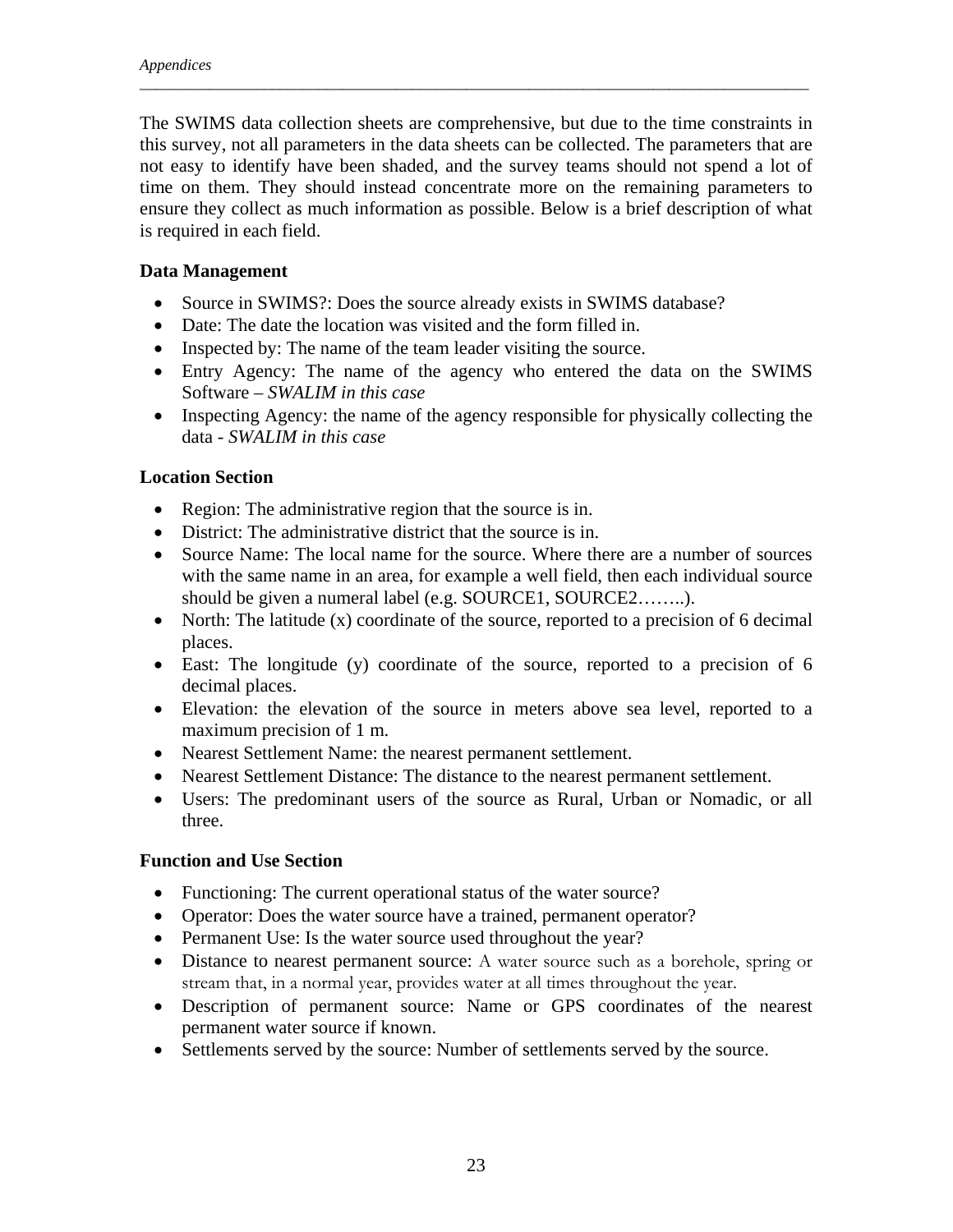#### **Water Characteristics**

• EC  $\omega$  25° C: The electrical conductivity of a sample from the source, corrected to the reference standard of 25° Celcius

*\_\_\_\_\_\_\_\_\_\_\_\_\_\_\_\_\_\_\_\_\_\_\_\_\_\_\_\_\_\_\_\_\_\_\_\_\_\_\_\_\_\_\_\_\_\_\_\_\_\_\_\_\_\_\_\_\_\_\_\_\_\_\_\_\_\_\_\_\_\_\_\_\_\_\_\_\_\_\_\_\_\_\_\_\_\_* 

- EC Make and Model: the name of the manufacturer of the EC meter and the manufacturer's model number.
- Calibration date: the date that the EC Meter was last calibrated.
- Temperature: The temperature, reported to a maximum precision of 0.5° Celcius, at which the pH measurement was made.
- pH: The pH, reported to a maximum precision of 0.1 pH
- pH meter Make and Model: the name of the manufacturer of the pH meter and the manufacturer's model number.
- Colour: the colour of a water sample from the source
- Smell: the smell of a water sample from the source
- Taste: the taste of a water sample from the source

## **Supply & Distribution**

- Supply system condition: The condition of a distribution network, including animal troughs, if applicable.
- Water lifting technology: The type of water lifting technology at the source (multiple choices are valid)
- Pump Make: The name of the pump manufacturer
- Pump Model: The pump manufacturers model number
- Pump serial number: The pump manufacturers serial number.
- Date installed: The date, in ddmmyyyy format, that the pump was installed.
- Head: the delivery head of the pump, reported to a precision of 100 mm (0.1 m), at which the flow rate is achieved.
- Engine Make: The name of the engine manufacturer.
- Engine Model: The engine manufacturer's model number
- Engine Serial: Number: the engine manufacturer's serial number
- Date Installed: The date, in ddmmyyyy format, that the engine was installed.
- Engine Output: The engine output, reported to a precision of 1 Watt.
- Generator Make: The name of the generator manufacturer.
- Generator Model: The generator manufacturer's model number.
- Generator Serial Number: The generator manufacturer's serial number.
- Date installed: The date, in *ddmmyyyy* format, that the generator was installed.

## **Source Management**

• Owner: Indicate whether the source is privately owned, community owned or other.

## **Physical Parameters:** Drilled Well

- No. of wells in cluster: How many drilled wells are there in that area?
- Depth: The vertical distance in meters from the surface to the bottom of the drilled well.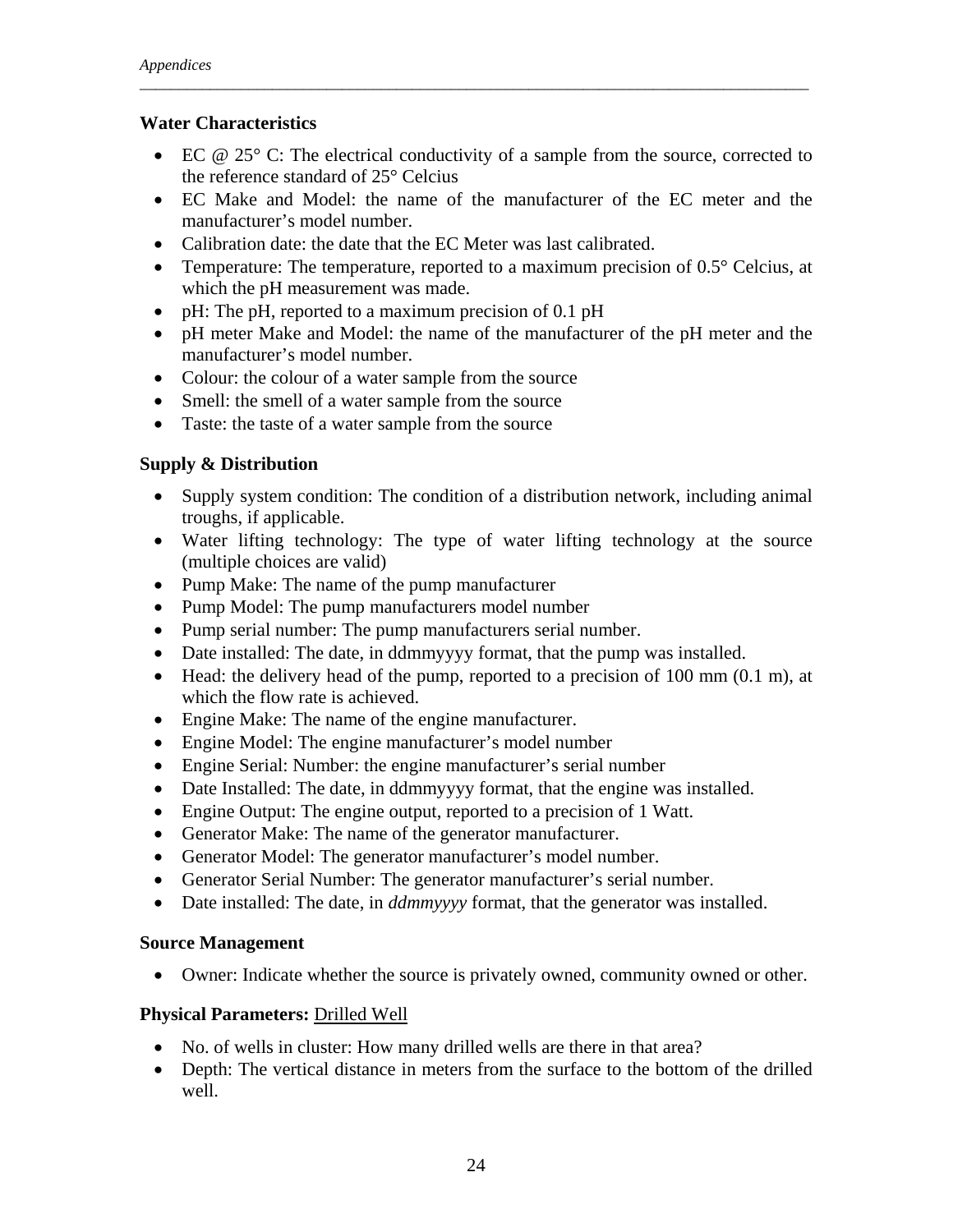• Static water level: The vertical distance in meters from the ground surface to the water surface.

*\_\_\_\_\_\_\_\_\_\_\_\_\_\_\_\_\_\_\_\_\_\_\_\_\_\_\_\_\_\_\_\_\_\_\_\_\_\_\_\_\_\_\_\_\_\_\_\_\_\_\_\_\_\_\_\_\_\_\_\_\_\_\_\_\_\_\_\_\_\_\_\_\_\_\_\_\_\_\_\_\_\_\_\_\_\_* 

- Pump casing type: what material is the pump casing constructed from?
- Pump casing size: the internal bore, reported to a maximum precision of 1mm of the pump casing
- Well head protected: Does the well have a sanitary seal?

#### **Physical Parameters:** Dug Well

- No. of wells in cluster: How many shallow wells are there in that area?
- Depth: The vertical distance in meters from the surface to the bottom of the shallow well.
- Static water level: The vertical distance in meters from the ground surface to the water surface.
- Apron: Does the well have an apron?
- Soak away: Does waste water from the well drain into a soak away pit?
- Infiltration Gallery: Does the well have an infiltration gallery?
- Operating Yield: What is the extraction rate from the well in m3/hr under normal operating conditions.
- Pump level: What is the level of a pump if there is one installed.
- Well head protected; Does the well have a sanitary seal?

#### **Physical Parameters:** Spring

- Seasonal deviation in discharge: The magnitude of fluctuation in the volumetric flow rate of the spring between wet and dry seasons
- Source Protected: Has the source been protected from contamination?

#### **Physical Parameters:** Berkad

- No. of Berkad in Cluster: The number of berkads in the same area.
- Reservoir Capacity: The usable volume of the berkad.

#### **Physical Parameters:** Dam

- Type of dam: Choose a description for the type of dam.
- Number of dams in cluster: The number of dams in the same area.

#### **Physical Parameters:** Other

- Type of Source: Provide a description of the source type.
- Source Protected: Has the source been protected from contamination?